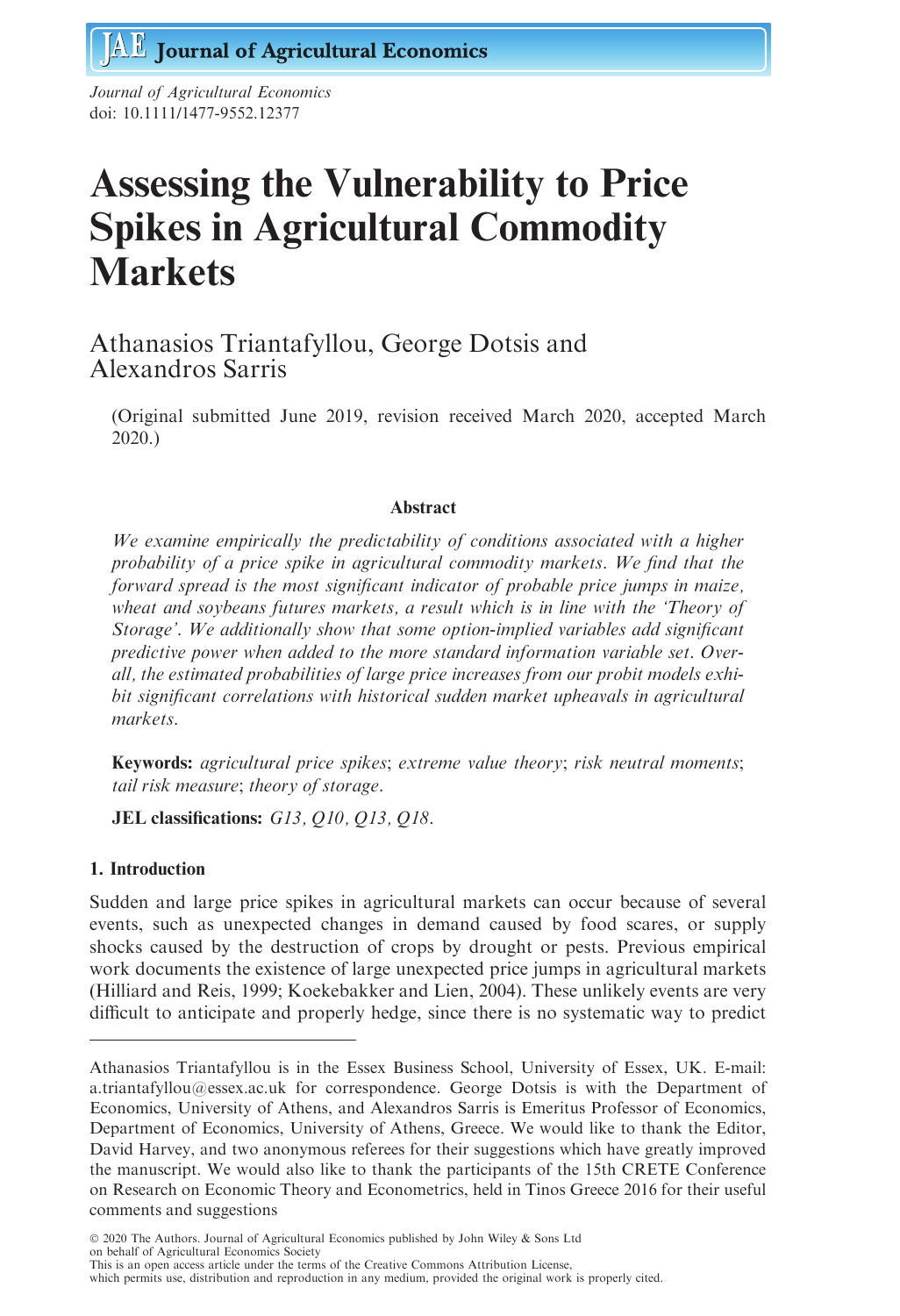either the spikes themselves or their underlying causes. Nevertheless, the identification of the conditions under which a price spike in agricultural markets could occur, would improve the anticipation of subsequent spikes, and would be important for farmers, their marketing chains, and policy-makers who try to shape policies for a risk-prone agricultural sector.

What are the likely determinants of commodity price spikes? Since commodity price spikes are largely unexpected, it is reasonable to assume that unexpected shocks that impinge on prices are the main causes of spikes. Since such shocks are unexpected, they cannot be predicted. However, the unforeseen changes in the relevant shock variables take place in the context of underlying conditions in a specific commodity market. These conditions affect the vulnerability of the market to various shocks, and hence the way in which any given subsequent sudden change will impact on price and other market variables. Thus, the predictability of subsequent price spikes depends on identifying the variables that render the commodity market sensitive and vulnerable to subsequent unexpected shocks.

In this paper, we examine theoretically and empirically the conditions under which price spikes in maize, wheat and soybeans markets have a high probability of occurring. We define a price spike as an above two-sigma price return for a given month. The sigma is derived from option-implied volatility, rescaled to the holding monthly period, to be directly comparable to monthly returns. Motivated by the theoretical and empirical insights of the 'Theory of Storage' (Kaldor, 1939; Working, 1948; Brennan, 1958; Telser, 1958; Fama and French, 1987) we first examine whether the forward spread (the interest adjusted futures-spot price spread) in agricultural futures markets can act as an early warning signal of unexpected price jumps in agricultural markets. According to the Theory of Storage, the forward spread can be interpreted as the marginal convenience yield for holding physical inventory. Motivated by this theoretical insight we claim and empirically verify that a large negative forward spread is a strong early warning signal of a price spike. Our contribution to the relevant literature is that, while empirical studies verify the predictive information content of the forward spread on commodity futures returns (Fama and French, 1987; Gordon and Rowenhorst, 2006; Frankel and Rose, 2010; Gordon et al., 2013), we also examine whether this spread is a robust predictor of the likelihood of subsequent price spikes in agricultural markets. We then include the commodity inventory levels as an additional predictor of price spikes. Motivated by the empirical findings of Deaton and Laroque (1992) and Bobenrieth et al. (2013), who find that low inventory levels are associated with subsequent high prices in the respective commodity markets, we empirically examine whether the inventory levels are predictors of subsequent price jumps in agricultural markets.

Independently, the literature on the predictability of stock-market returns (Bollerslev et al., 2009; Bollerslev and Todorov, 2011; Vilkov and Xiao, 2013; Kelly and Jiang, 2014; Bollerslev et al., 2015) identifies the significant predictive information content of option-implied tail risk measures. Motivated by the findings for the equity markets, we include as additional explanatory variables in our predictive equation some option-implied variables which quantify the conditional expectations of commodity market participants about extreme (tail) risks. These variables are the option-implied tail risk measure, the variance risk premium, the implied variance, the implied skewness and the implied kurtosis. Lastly, following the empirical findings of another strand of literature which attributes commodity price movements to speculation and to the hedging pressure of commodity markets (Bessembinder, 1992;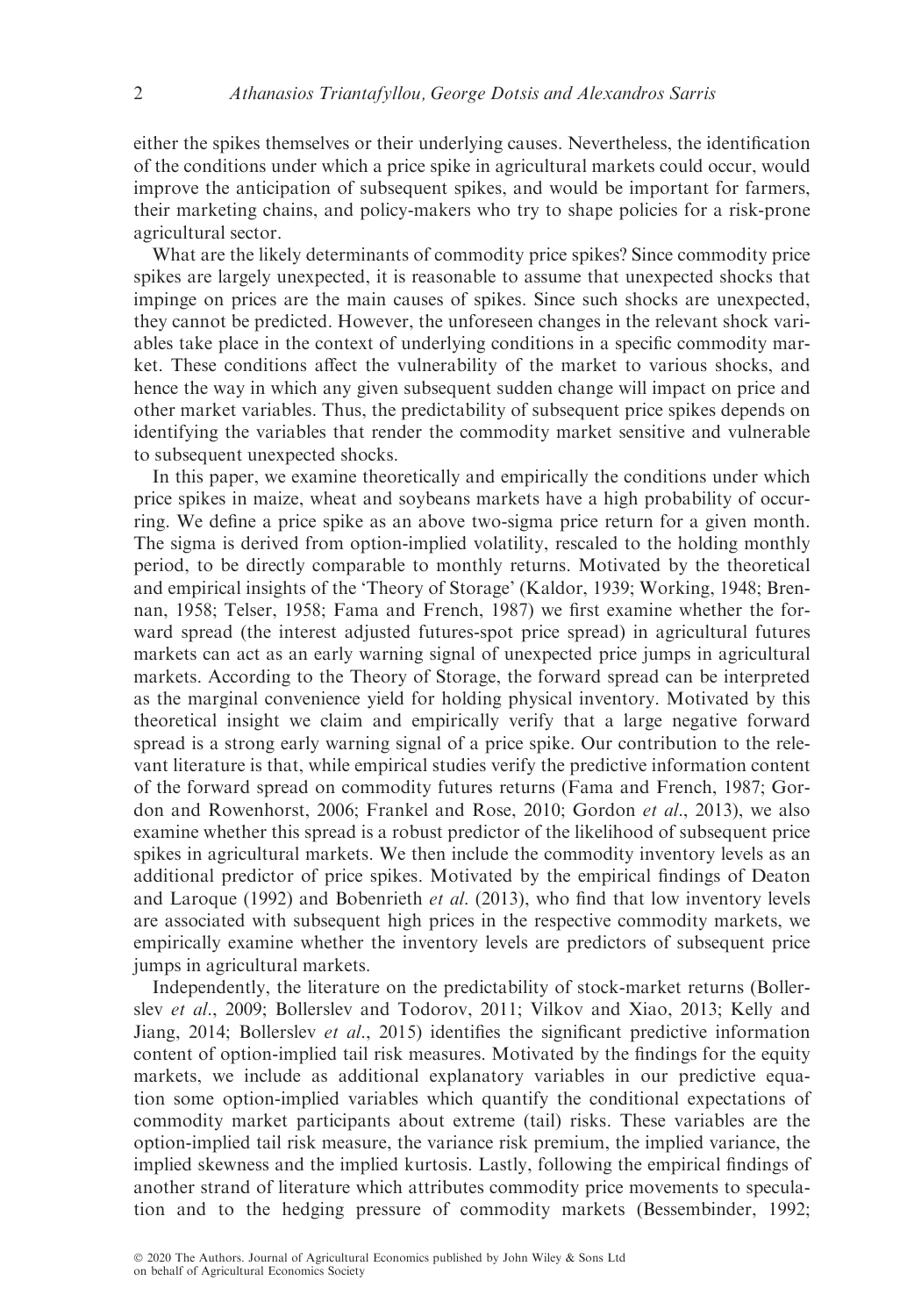DeRoon *et al.*, 2000), we control for the hedging pressure in our probit regression models.

To the best of our knowledge, this is the first paper that utilises the option-implied information for the modelling of the probability of price jumps in agricultural commodity markets. Empirical studies in the relevant literature on extreme agricultural risk (Morgan et al., 2012; Martins-Filho et al., 2018) have used the moments and the tails of the realised price distribution (the distribution of the realised returns of agricultural commodity futures prices) to model the extreme agricultural tail risk. Here we use, instead, the moments and the tails of the risk neutral option-implied distribution. The advantage of this approach is that, while the tails of the realised distribution are backward looking (they are based on historical observations), the moments and tails of the option-implied risk neutral density function are forward looking since they quantify the conditional expectations of commodity investors about future tail risk. Furthermore, the low correlation coefficients between the variables associated with the 'Theory of Storage' and the option-implied risk measures reveal that the (optionimplied) commodity investors' beliefs are driven by economic forces which are structurally different from those determining the 'inverse carrying charges'.

Our contribution to the field is twofold: first, we test whether the change in the commodity futures forward spread can act as an early warning signal of possible extreme returns in agricultural markets. Secondly, we investigate empirically whether option-implied information in agricultural markets is useful, not only when predicting the volatility of agricultural prices (Simon, 2002; Giot, 2003; Manfredo and Sanders, 2004; Wang et al., 2012; Triantafyllou et al., 2015), but also when identifying the conditions under which the likelihood of agricultural price spikes increases significantly.

The remainder of the paper is structured as follows. In section 2 we provide an analytical explanation of our methods; in section 3 we describe the relevant data; in section 4 we present the descriptive statistics for our explanatory variables and we analyse the results of our probit and OLS regression models. Finally, section 5 concludes and offers some suggestions for further research.

#### 2. Methodology

#### 2.1. Defining price spikes in agricultural markets

A price spike is defined as a monthly price return which is larger than the expected return plus two option implied standard deviations. For an efficient commodity market, the expected return should be slightly positive to cover the storage cost, which, however, is close to zero for small commodity inventory holding periods (Brennan, 1958). Thus, we choose to define a price spike as a monthly price return which is greater than two option-implied standard deviations. More specifically, our categorical monthly variable  $PS<sub>t</sub>$  which indicates the presence of a price spike is defined as:

$$
PS_t = \begin{cases} 1 & \text{if } re \ t_t \ge 2\sigma_t \\ 0 & \text{otherwise} \end{cases}
$$
 (1)

In equation (1)  $\sigma_t$  is the rescaled (transformed from annual to monthly) option-implied expected volatility observed at the first trading day of each monthly period according to the equation: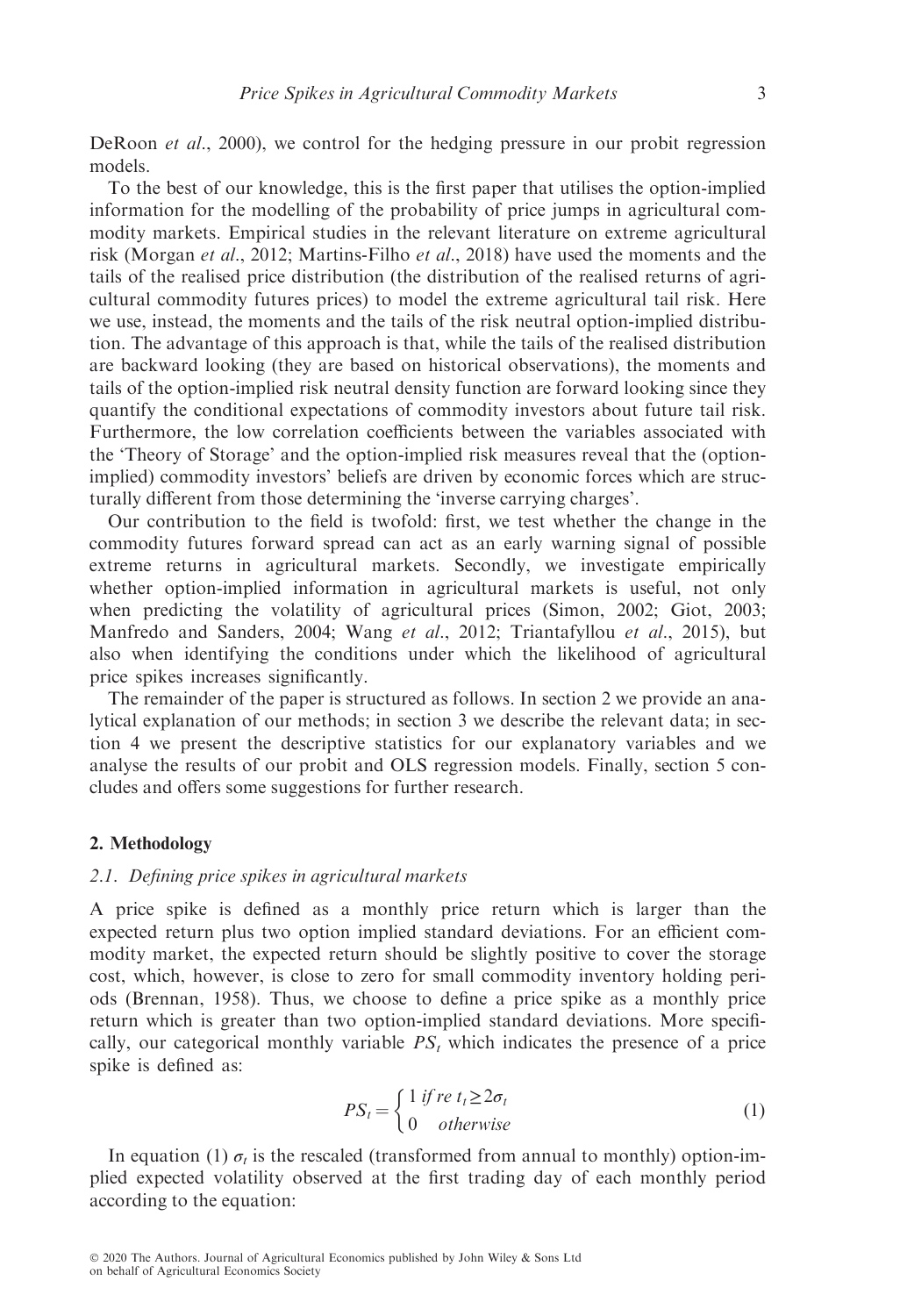$$
\sigma_t = \sqrt{IV_t \frac{30}{360}}\tag{2}
$$

where  $IV<sub>t</sub>$  is the option-implied risk neutral variance at the beginning of each monthly period and its estimation is analytically described in the Online Appendix. The rescaling of the implied volatility makes it comparable to the monthly commodity futures returns. We compute the monthly returns  $(ret<sub>t</sub>)$  of commodity futures contracts using the nearby (close to maturity) contracts. We choose nearest maturity to correspond to two-month expiration because the expiration dates on maize and wheat commodity futures are the last business days before the 15th of March, May, July, September and December, while the maturity dates of soybeans futures contracts are the last business days before the 15th of January, March, May, July, August, September and November. These specificities suggest that the nearby agricultural commodity futures contracts expire approximately every 2 months. We define the monthly return of a futures contract for an investor who buys the futures contract at the start of the monthly period and keeps it until closing the long position on the last trading day of the monthly period, as follows:

$$
ret_t = \frac{F(t_{end}, T) - F(t_{start}, T)}{F(t_{start}, T)}
$$
(3)

where  $F(t<sub>start</sub>,T)$  is the price of the commodity futures contract (which expires at time T) at the beginning of the month  $t$  (namely the first trading day of the month) and  $F(t_{end},T)$  is the price of the same contract at the end of month t (namely the last trading day of the month).

#### 2.2. Baseline model

To assess the vulnerability to price spikes, we estimate the probability of occurrence of a price spike as a function of several variables that appear a priori to affect the vulnerability, based on historical data. Our model is:

$$
P(PSt =; 1) = F(b0 + b1FSt-1 + b2SURt-1 + b3HPt-1 + b4TRMt-1 + b5VRPt-1 + b6IVt-1 + b7ISt-1 + b8IKt-1)
$$
\n(4)

 $PS<sub>t</sub>$  is the categorical variable which indicates the occurrence of a price spike at time t,  $FS_{t-1}$  is the forward spread,  $SUR_{t-1}$  is the stock to use ratio at the beginning of the period  $HP_{t-1}$  is the hedging pressure,  $TRM_{t-1}$  is the seasonally adjusted tail risk measure,  $VRP_{t-1}$ 1 is the variance risk premium,  $IV_{t-1}$  is the option-implied variance,  $IS_{t-1}$  is the option implied skewness and  $IK_{t-1}$  is the option implied kurtosis. All the above variables are observed at time  $t - 1$ , in order to investigate whether they have predictive power.

We include the forward spread as it is related to the level of inventories. According to the theory of storage (Kaldor, 1939; Working, 1948; Brennan, 1958) the lower the current inventories, the higher the difference between the current and the forward price – that is, the lower the forward spread. But low current inventories signify a market sensitive to shocks, and hence more likely to experience price spikes. Similarly, the stock to use ratio of the previous period denotes market sensitivity to shocks and is an alternative to forward spread. As stocks are measured imperfectly, the variable FS may better reflect current stock conditions. Both of these variables should enter with a negative sign in the empirical equation. Hedging pressure is included since the hedging pressure hypothesis is that a positive HS (net short hedging activity) predicts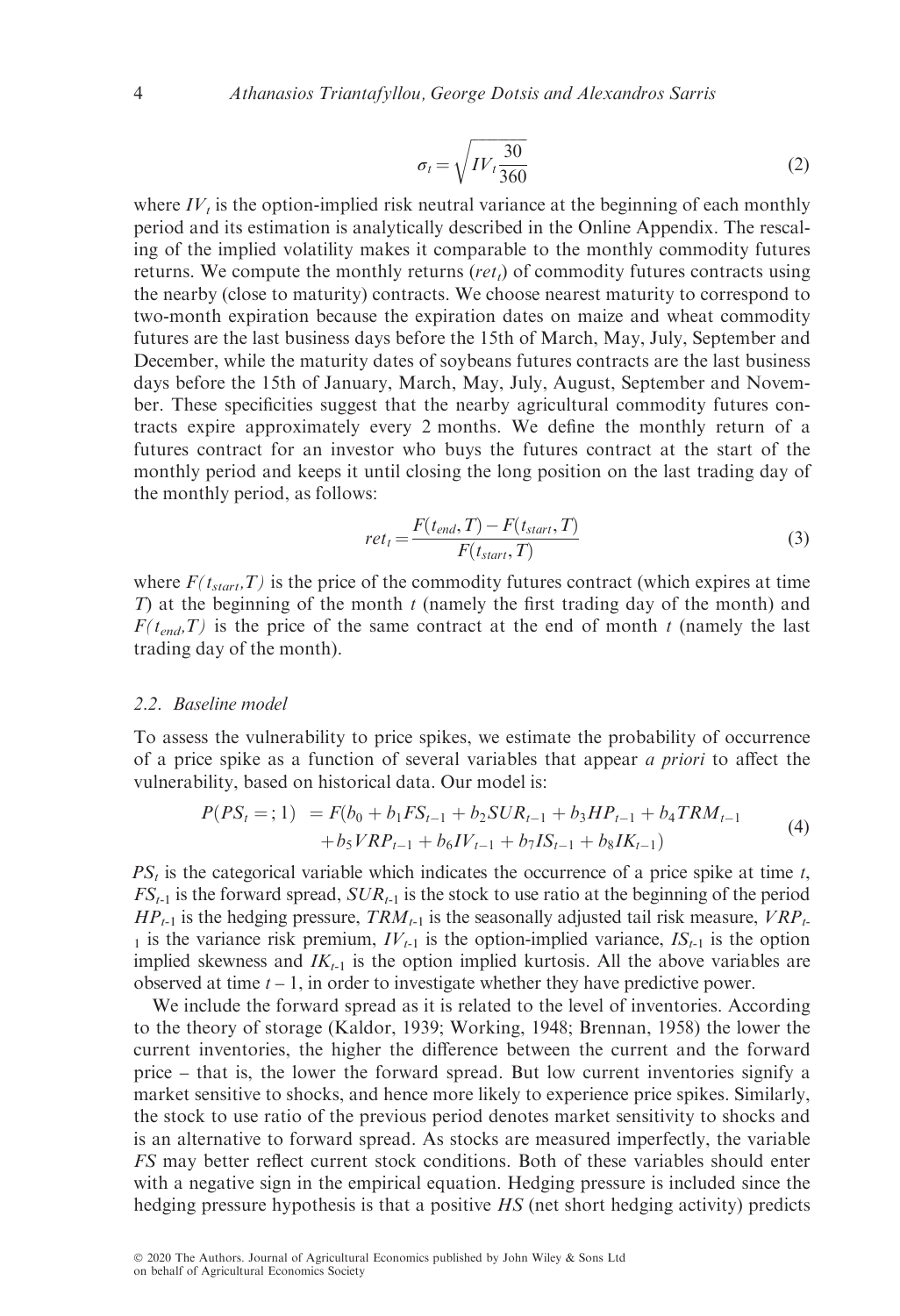a subsequent increase in futures prices and *vice versa*. We also include a set of predictive variables (TRM, VRP, IV, IS, IK) extracted from option prices. These predictive variables (explained in detail in section 2.4) capture various segments of the optionimplied distribution and reflect expectations blended with risk premiums of agricultural commodity investors.

We estimate the probit model given in equation (4) using maximum likelihood and we base our conclusions regarding the predictive power of our covariates on the statistical significance of the respective probit estimators using standard asymptotic theory results. We also create a variable for Scaled-for-Volatility Returns  $(SVR_t)$  by dividing the monthly return given in equation (3) above with twice the rescaled monthly expected (option-implied) volatility given in equation (2). Thus, the  $SVR$ , variable is larger than one for the month during which a price spike occurs and smaller than one for the other months. By this transformation we essentially capture the magnitude of a price spike for a given month. We then estimate the following predictive OLS regression model on the rescaled commodity futures returns:

$$
SVR_t = b_0 + b_1 FS_{t-1} + b_2 SVR_{t-1} + b_3 HP_{t-1} + b_4TRM_{t-1} + b_5 VRP_{t-1} + b_6IV_{t-1} + b_7IS_{t-1} + b_8IK_{t-1} + \varepsilon_t
$$
\n
$$
(5)
$$

The estimates of this model provide additional support to our probit model, since the variable  $SVR$  is continuous (rather than binary) and consequently quantifies both the occurrence and magnitude of price spikes.

# 2.3. Storage and convenience yield

Any assessment of the probability of subsequent commodity price spikes must be based on a model of commodity price behaviour. Bobenrieth et al. (2013) indicate that there is a well-established model of commodity price behaviour based on competitive storage arbitrage. Prices by themselves are inadequate predictors of subsequent price spikes. In their effort to expand the range of variables that can be used as valid predictors of price spikes, Bobenrieth et al. (2013) find that global stock data, imperfect as they are, still provide information that can be used in conjunction with price information to obtain a better assessment of subsequent price shocks.

Existing commodity theory suggests that the behaviour of commodity futures and spot prices is related to storage costs, inventory levels and convenience yields (Working, 1948; Brennan, 1958; Telser, 1958; Bresnahan and Suslow, 1985; Williams and Wright, 1989, 1991). It is the level of stocks in relation to demand [or the Stocks to Use Ratio (SUR) according to Bobenrieth et al., 2013] that provides the appropriate cushion to shocks, and hence is related to the likelihood of a subsequent price increase.

Stocks are not easy to observe, so other variables reflecting stock scarcity would be useful. One of these is the futures-spot price spread (the difference between the price of the nearest futures contract, namely that which expires at a date nearest to the current time, and the cash or spot price). We call this the 'forward spread'  $(FS_{t,T})$ .<sup>1</sup> This forward spread is directly related to the level of stocks. When stocks are ample the

<sup>&</sup>lt;sup>1</sup>In order to avoid confusion, we define the percentage difference between futures and spot prices as forward spread. We avoid defining this difference as the basis, since, while the commodity futures basis is defined as the futures-spot price difference in some empirical studies (Fama and French, 1987; Joseph et al., 2016), it is defined as the spot-futures spread in some other relevant studies (Fausti et al., 2017).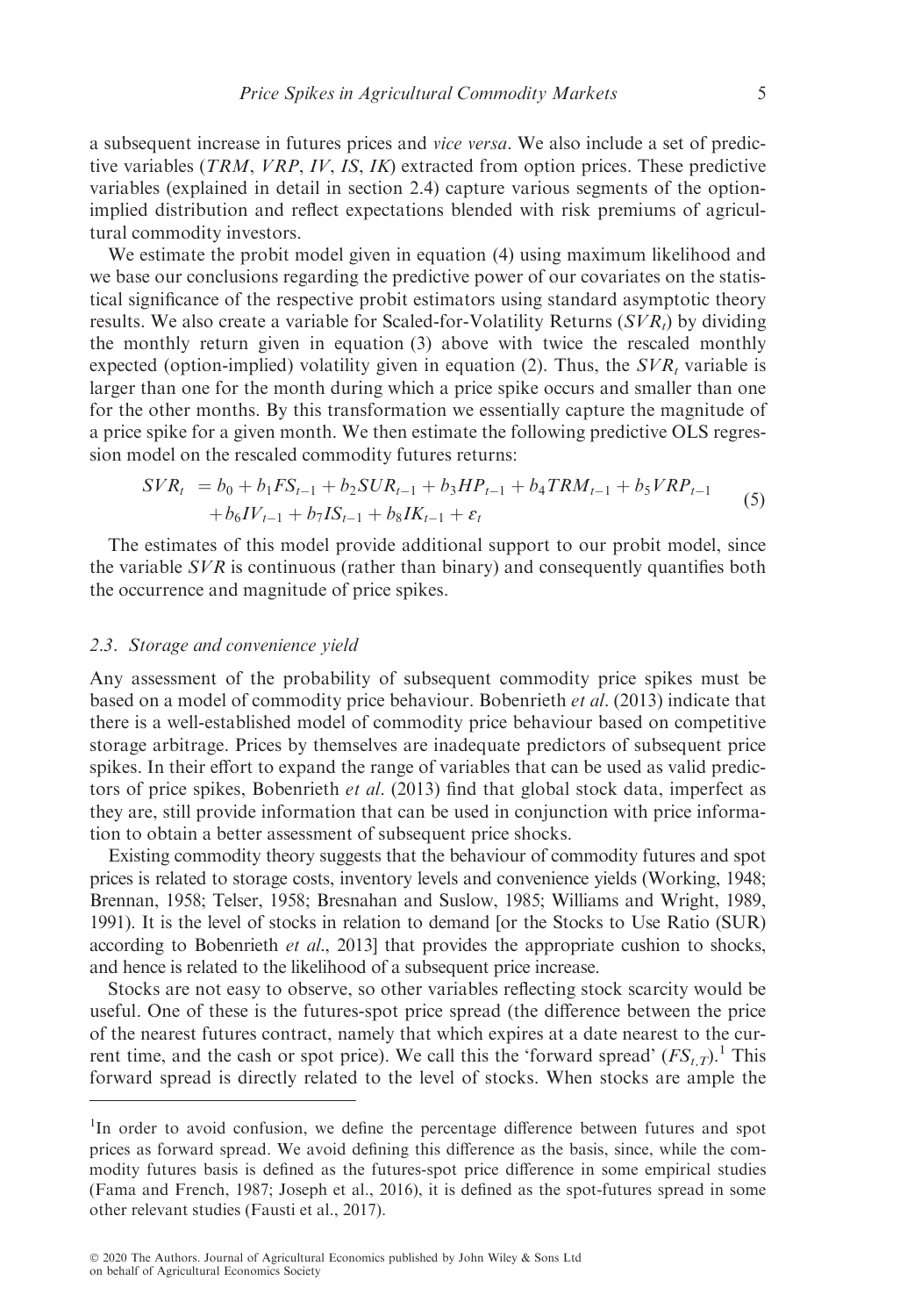forward spread is positive, stable and equal to the marginal physical storage cost between the period of observation and the period of expiration of the nearest future contract. When stocks are low the forward spread is negative and can become very negative, as it is largely determined by the willingness of agents to pay for the convenience of having stocks at the current period.

The monthly time series for the agricultural cash prices are obtained from the US Department of Agriculture (USDA). To better capture the marginal convenience yield which is included in the forward spread, we remove the cost-of-carry factor of the forward spread by subtracting the short-term interest cost (for the time interval used in the calculation of the forward spread) from the relative futures-spot price spread. Following the empirical approach of Fama and French (1988), we define the interest-adjusted agricultural commodity futures forward spread  $(FS_{t,T})$  as follows:

$$
FS_{t,T} = \left(\frac{F_{t,T} - S_t}{S_t} - r(t,T)\right)100\tag{6}
$$

where  $t$  is the day of observation and  $T$  is the maturity date of the commodity futures contract.  $F_{t,T}$  represents at time t the price of the futures contract that matures at time T. The variable  $r(t,T)$  is the rate of interest for the period between time t and T, using the 3-month US Treasury Bill rate. We take  $t$  to be the first trading day of each month. The variable  $S_t$  is the commodity spot price at time  $t^2$ . We additionally follow the methodology of Fama and French (1987) and Geman and Nguyen (2005) and compute the forward spread using the nearby (near maturity) commodity futures prices as proxies for spot prices  $(S<sub>i</sub>)$ . Our Online Appendix provides additional results on forward spread using nearby futures contracts as proxies for cash prices.

#### 2.4. Option-implied Agricultural Market Risk Measures

#### 2.4.1. The option-implied risk neutral distribution of commodity prices

Commodity option prices contain investors' probability assessments about the future price distribution of the underlying commodity. For example, the price of a call option with a strike price  $K$  reveals the assessment by commodity investors of the probability that the underlying commodity futures price will be larger than K. Consequently, the prices of options contracts which are written on the same commodity futures contract and have the same maturity date but different strike prices, can reveal an assessment (by option writers) of the conditional probability distribution of the underlying commodity price, and can be used to infer the unobservable option-implied distribution of the underlying agricultural commodity futures prices. The conditional probability distribution of prices, in turn, is the market assessment of subsequent risk and hence spikes. We estimate the option-implied distribution of agricultural commodity prices by applying the tool of risk neutral valuation, which goes back to contingent claim valuation and Arrow–Debreu securities (see Debreu, 1959; Arrow, 1964).

Risk neutral valuation is used extensively in mathematical finance as an easier way to price securities. The idea of risk neutral valuation is that any security can be reconstructed (replicated) as a weighted average of a set of primary (or Arrow–Debreu)

 $2$ To compute the two-month maturity forward spread we use futures contracts with maturities close to 60 days.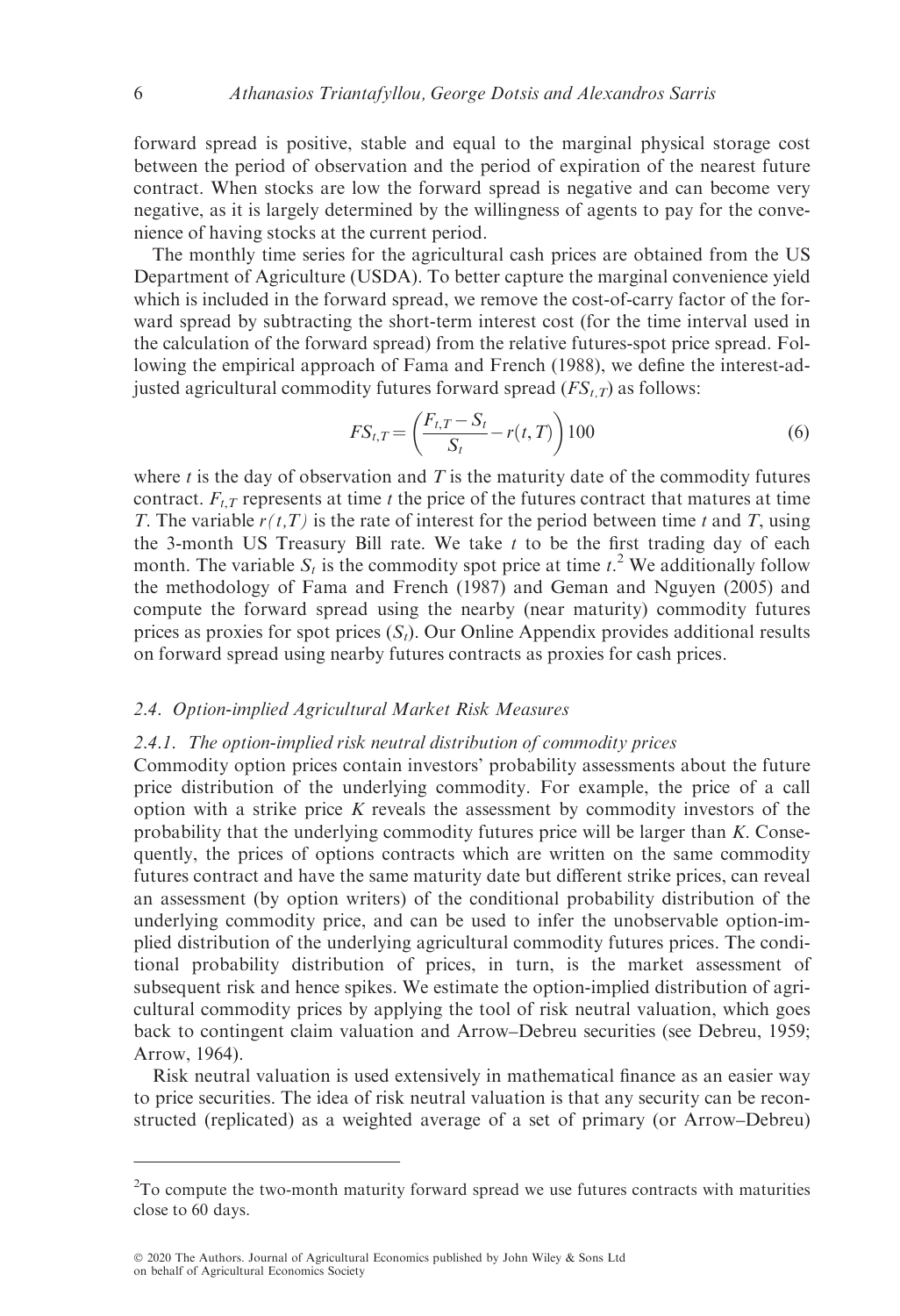securities, whose prices in turn can be inferred from prices of securities observed in the market. The price of the security can then be derived as the same weighted average of the prices of the primary securities. The risk neutral probability measure consists of the rescaled prices of the primary securities, which then look like probabilities.

The underlying economics behind risk neutrality, is that, unlike the real world, an artificial risk neutral world discounts all future events using the same risk-free rate r. In an artificial risk neutral world, the expected returns are not affected by the risk preferences of investors, and consequently, no risk premia exist. The risk neutral pricing measure  $Q$  is practically useful because of its uniqueness. In the real world (or under the physical pricing measure  $P$ ), we need many different discount factors to price different risky assets, while in the risk neutral world we use the risk-free rate as the unique discount factor for all the different risky assets. Further details about the estimation of the risk neutral distribution for agricultural commodity prices can be found in our Online Appendix.

# 2.4.2. Variance, skewness and kurtosis of the option-implied distribution

The shape of the option-implied risk neutral distribution reveals significant information regarding the expectations of market participants, and it is measured by estimating the moments of the distribution. The option-implied variance, skewness and kurtosis are useful because they quantify commodity investors' expectations about future volatility and tail risk, and these in turn are related to the probability of a spike. For example, Han (2008) shows that the risk neutral skewness, which is derived from S&P 500 equity options, is associated with a bullish (bearish) equity market, while Jiang and Tian (2005) show that the option-implied risk neutral variance subsumes all the information contained in the Black and Scholes (1973) implied volatility and in the past realised volatility of the S&P 500 stock-market index. Hence it seems that these variables should be related to the subsequent probability of spikes. In our Online Appendix we present the methodology for the estimation of the higher order moments of the option-implied risk neutral distribution of agricultural markets. More specifically, we estimate the variance, the skewness and the kurtosis of the risk neutral distribution using the methodology of Bakshi et al. (2003).

#### 2.4.3. Variance risk premium

The variance risk premium represents the compensation demanded by investors for bearing variance risk and is defined as the difference between realised variance  $(RV_t)$ and risk neutral implied variance  $(IV<sub>t</sub>)$ . According to Carr and Wu (2009) the variance risk premium is a reliable measure of risk aversion in financial markets. If this is also the case in commodity markets, then a high VRP should indicate that market participants are very sensitive to subsequent shocks.

Following Carr and Wu (2009) and Christoffersen *et al.* (2010), we define the variance risk premium as the difference between the P-measure (namely the real-world) realised variance and the Q-measure expected variance, using the following formula:

$$
VRP(t,T) = E_t^P(RV(t,T)) - E_t^Q(RV(t,T)) \equiv RV_t - IV_t
$$
 (7)

where  $RV<sub>t</sub>$  stands for the realised monthly variance and  $IV<sub>t</sub>$  stands for the option-implied risk neutral variance at the first trading day of the month.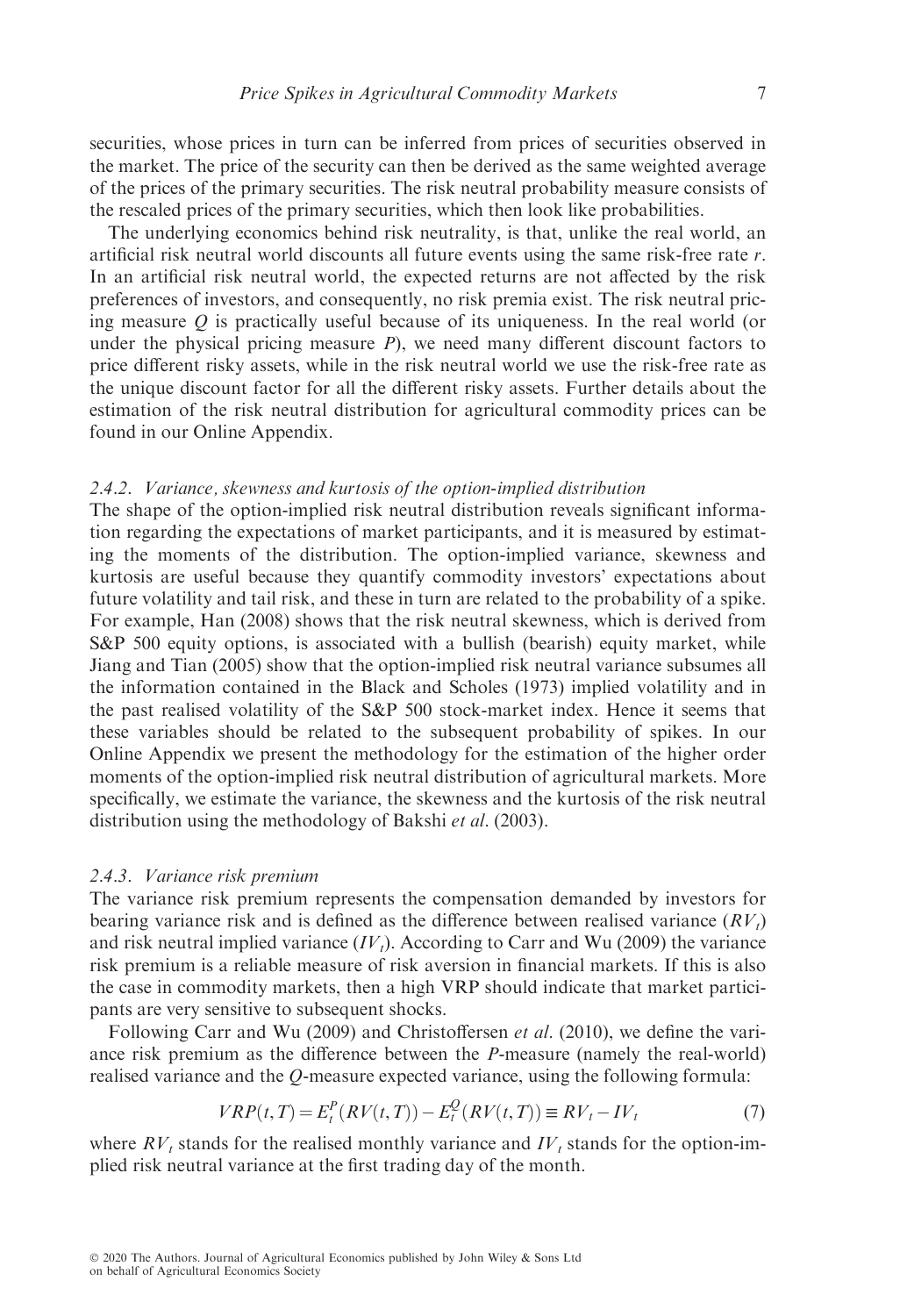The monthly realised variance is calculated using the daily closing prices of the nearby commodity futures of a given maturity over a calendar month. For the calculation of the realised variance we construct a time series of prices following the methodological approach of Wang et al. (2012) who estimate the realised variance for corn commodity futures. For each trading day in a monthly period, among the available futures contracts we select the one which has the closest maturity to 60 days and at the same time has less than 90 days and more than 27 days to expiration. We estimate the monthly realised variance of commodity futures as the variance of the daily returns of these selected futures contracts. The realised variance of daily returns is then multiplied by 252 to convert the measure to an annual basis.

#### 2.4.4. Tail risk measure of the option-implied distribution

The option-implied tail risk measure  $(TRM)$  is the probability mass that is contained in the right tail of the option-implied risk neutral density function and represents the option-implied expectations of agricultural investors about tail risk. In other words, the TRM shows the probability assigned by commodity option writers that the underlying commodity futures price will be higher than a high strike price  $K$  (namely, the probability that a deep-out-of-the money call option will not expire worthless). Thus, the TRM is a variable which measures directly the probability of a price spike. The right tail of the risk neutral distribution is estimated by using the deep-out-of-themoney call options contracts whose strike price  $K$  is significantly larger when compared to the price of the current (at-the-money) commodity price.

Motivated by the relevant literature in equity markets (Bollerslev and Todorov, 2011; Vilkov and Xiao, 2013; Bollerslev *et al.*, 2015) which shows that the TRM is systematically priced in the equity market and is a significant predictor of extreme equity market returns, we estimate the TRM and examine its predictive power on the price jumps in agricultural commodity markets. Unlike equity markets, for which the unexpected price jumps are usually negative because of the leverage effect, in commodity markets the prices and volatility are positively correlated because they are both negatively correlated with stocks (this is the inverse leverage effect). The underlying economic justification for the occurrence of a relatively higher number of price spikes compared to price drops in commodity markets, is that price jumps are potentially unbounded because low stocks cannot prevent prices from increasing, while price drops will be mitigated by stock accumulations. For this reason, we estimate the TRM as the probability mass of the right tail of the risk neutral distribution which captures investors' expectations (fears) about the occurrence of price spikes. The analytical formulas and methodology for the estimation of the TRM can be found in our Online Appendix.

# 3. Data

### 3.1. Agricultural commodity options and futures data

We obtained daily option and futures data for maize, wheat and soybeans from the Chicago Board of Trade (CBOT). The options and futures data for maize, wheat and soybeans cover the period from January 1990 to December 2011. In the empirical analysis, we use the option and futures daily settlement prices, the strike prices for option contracts and the respective time to maturity for both options and futures.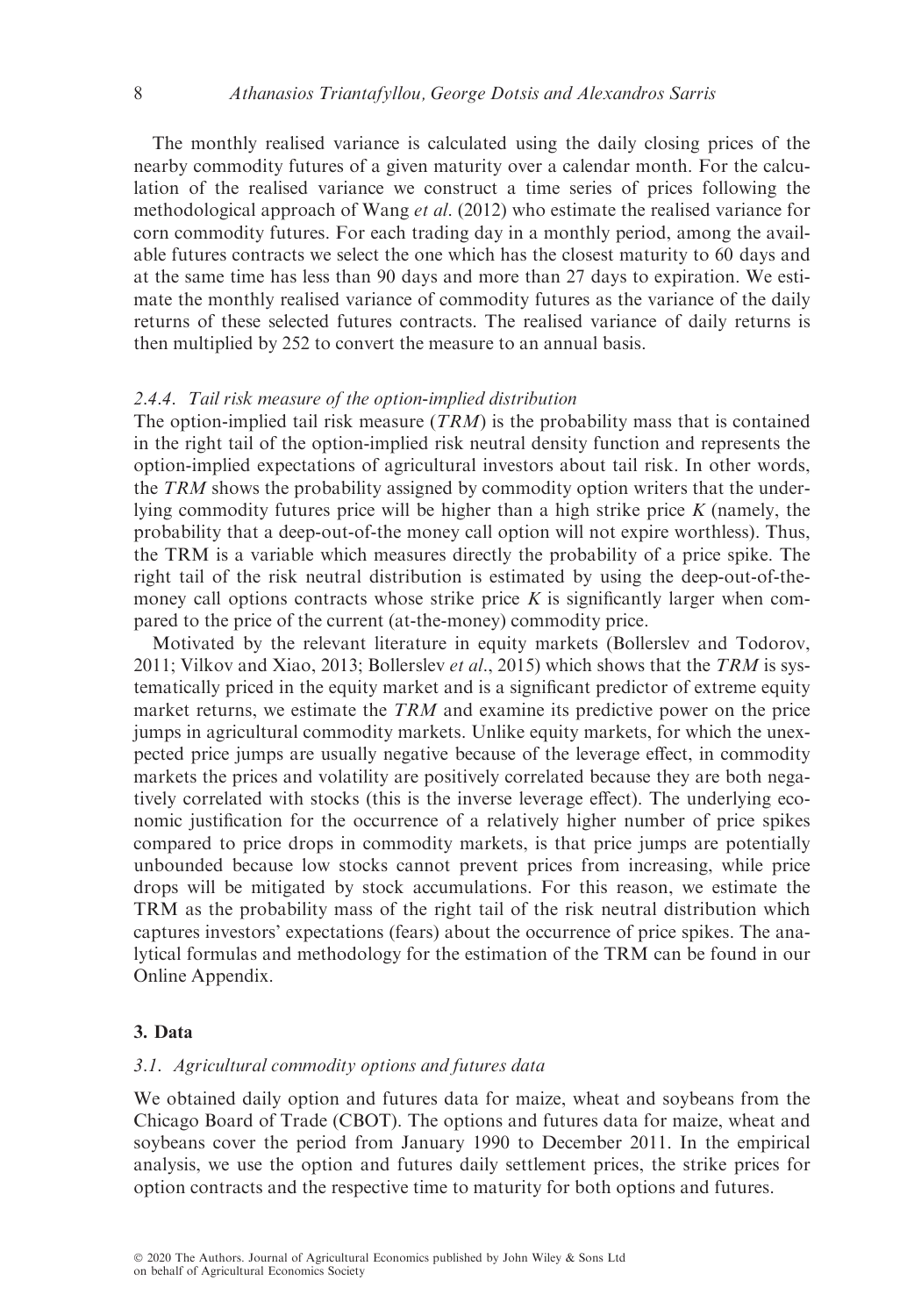### 3.2. Hedging pressure and stocks-to-use ratios

The hedging pressure is defined as the difference between the number of short and the number of long hedge positions in the agricultural futures markets relative to the total number of hedge positions by large (commercial) traders. Following Christoffersen et al. (2010), we compute hedging pressure in wheat, corn and soybeans futures markets using the following formula:

Hedging Pressure<sub>t</sub> = 
$$
\frac{\left(\text{#of short hedge positions}\right)_t - \left(\text{#of long hedge positions}\right)_t}{\left(\text{#of total hedge positions}\right)}
$$
(8)

Bi-weekly data for the number of short and long hedge positions for wheat, maize and soybeans futures were obtained from the US Commodity Futures Trading Commission. We compute the monthly hedging pressure using the number of short and long hedge positions in the first bi-weekly period of each monthly period.

Concerning inventory data, we obtained quarterly inventory data for maize, wheat and soybeans from the US National Agricultural Statistics Service for the period 1990 until 2011.<sup>3</sup> We then obtained yearly data for US aggregate consumption for maize, wheat and soybeans from the USDA/FAS/PSDO. Following the methodology of Bobenrieth et al. (2013) for the computation of stocks-to-use ratios (SURs), we normalise (detrend) the quarterly commodity inventory series by dividing them by the yearly US consumption of the respective commodities. These ratios are our quarterly SURs. To remove the seasonalities from the SURs, we de-seasonalise the quarterly SUR series using the Dagum (1978) X-11 ARIMA methodology. We then estimate our monthly SUR series by applying linear interpolation on the de-seasonalised quarterly SURs.

### 4. Empirical Results

#### 4.1. Descriptive statistics

We first present in Table 1 the descriptive statistics for our explanatory variables. In Table 1,  $FS$  is the forward spread,  $SUR$  is the stocks-to-use ratio, TRM is the tail risk measure,  $VRP$  is the variance risk premium, IV is the option-implied variance,  $HP$  is the hedging pressure and RET is the monthly returns of agricultural commodity futures.

Table 1 shows that the average forward spread is positive for maize, soybeans and wheat market. Furthermore, the variance risk premium is statistically indistinguishable from zero for all these markets. The zero mean variance risk premium across all agricultural markets shows that in our sample period the variance risk is not systematically priced in agricultural commodity options and futures markets. The hedging pressure is also positive for all agricultural markets analysed. The percentage of price spikes in the sample is approximately 5% of the total time series sample for these three agricultural markets. Furthermore, we conduct unit root tests for all our explanatory variables and for the residuals of our multivariate probit model. We reject the hypothesis of a unit root for our explanatory variables and for maize, wheat

<sup>&</sup>lt;sup>3</sup>Since commodity prices are global, the more appropriate inventories series for our analysis would be the global level of inventories. Unfortunately, reliable global inventory data do not exist (at least in monthly or quarterly frequency), so we decided to use the US inventory data series as the next best proxy for global inventories, given that US inventories compose the bulk of global inventory data.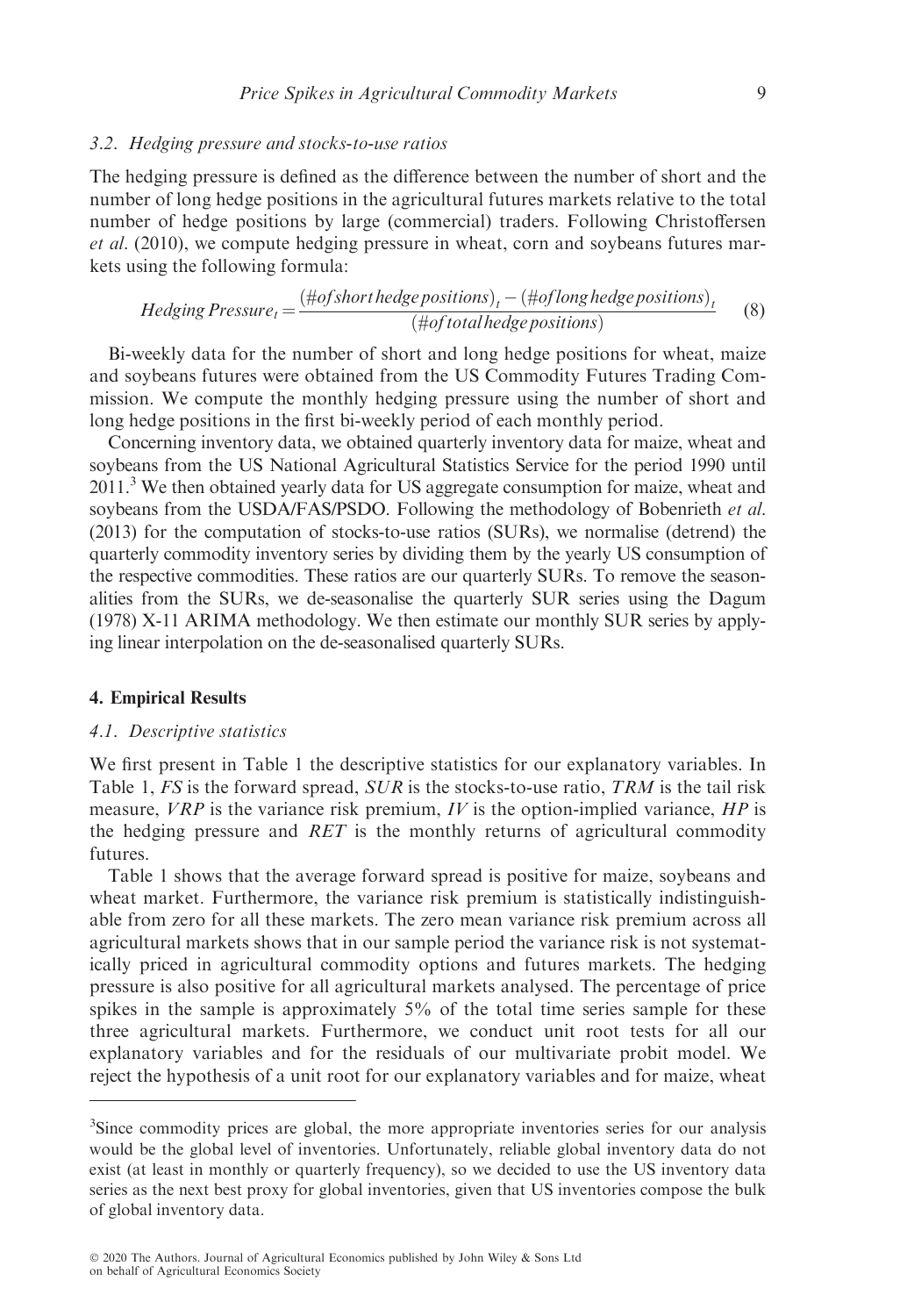|                   | FS(%)                                    | <b>SUR</b> | <b>TRM</b> | IV    | <b>VRP</b> | HP       | <b>RET</b> |
|-------------------|------------------------------------------|------------|------------|-------|------------|----------|------------|
| Panel A: Maize    |                                          |            |            |       |            |          |            |
| Mean              | 7.698                                    | 0.577      | 0.070      | 0.073 | $-0.007$   | 0.013    | 0.002      |
| Median            | 7.495                                    | 0.566      | 0.066      | 0.060 | $-0.015$   | 0.031    | 0.000      |
| Max               | 38.133                                   | 1.078      | 0.251      | 0.293 | 0.422      | 0.323    | 0.278      |
| Min               | $-24.220$                                | 0.219      | 0.012      | 0.008 | $-0.165$   | $-0.372$ | $-0.231$   |
| St. Dev.          | 7.883                                    | 0.108      | 0.027      | 0.045 | 0.052      | 0.148    | 0.077      |
| Skew              | 0.165                                    | 0.500      | 1.613      | 1.271 | 3.243      | $-0.293$ | 0.022      |
| Kurt              | 5.804                                    | 5.361      | 11.198     | 5.074 | 24.426     | 2.313    | 3.774      |
|                   | $\%$ of price spikes in the sample: 3.8% |            |            |       |            |          |            |
| Panel B: Wheat    |                                          |            |            |       |            |          |            |
| Mean              | 4.201                                    | 1.109      | 0.064      | 0.075 | 0.005      | 0.078    | 0.002      |
| Median            | 1.760                                    | 1.067      | 0.060      | 0.060 | $-0.004$   | 0.036    | 0.000      |
| Max               | 77.415                                   | 1.734      | 0.168      | 0.344 | 0.244      | 0.570    | 0.278      |
| Min               | $-19.389$                                | 0.512      | 0.014      | 0.015 | $-0.106$   | $-0.287$ | $-0.231$   |
| St. Dev.          | 11.128                                   | 0.206      | 0.026      | 0.048 | 0.044      | 0.187    | 0.077      |
| <b>Skew</b>       | 2.018                                    | 0.296      | 1.051      | 1.870 | 1.752      | 0.545    | 0.022      |
| Kurt              | 11.067                                   | 3.466      | 4.524      | 7.581 | 9.331      | 2.582    | 3.774      |
|                   | $\%$ of price spikes in the sample: 4.2% |            |            |       |            |          |            |
| Panel C: Soybeans |                                          |            |            |       |            |          |            |
| Mean              | 1.482                                    | 1.125      | 0.069      | 0.061 | $-0.005$   | 0.130    | 0.002      |
| Median            | 1.034                                    | 1.087      | 0.066      | 0.050 | $-0.010$   | 0.148    | 0.000      |
| Max               | 39.226                                   | 2.611      | 0.258      | 0.199 | 0.423      | 0.654    | 0.278      |
| Min               | $-17.730$                                | 0.524      | 0.016      | 0.005 | $-0.158$   | $-0.354$ | $-0.231$   |
| St. Dev.          | 5.667                                    | 0.244      | 0.026      | 0.037 | 0.045      | 0.192    | 0.077      |
| Skew              | 1.458                                    | 1.674      | 2.312      | 1.502 | 4.188      | $-0.154$ | 0.022      |
| Kurt              | 11.416                                   | 10.550     | 15.356     | 5.012 | 37.100     | 2.509    | 3.774      |
|                   | $\%$ of price spikes in the sample: 4.5% |            |            |       |            |          |            |

Table 1. Descriptive statistics of the explanatory variables and of agricultural commodity futures returns

Notes: The SUR and the TRM variables refer to the seasonally adjusted stocks-to-use ratio  $(SUR)$  and on the seasonally adjusted TRM series which are used in the time series regressions. The forward spread variable is expressed in percentages. We do not include in this table the descriptive statistics of our higher order option-implied moments (skewness and kurtosis) in order to save space and because our econometric analysis shows that these are not significant determinants of agricultural price spikes.

Source: Computed by authors.

and soybeans probit regression residual series at a 1% confidence level. The results of our unit root tests can be found in our Online Appendix. In Table 2 we present the correlation coefficients between our explanatory variables.

Table 2 indicates low correlation coefficients between our explanatory variables, hence low multicollinearity issues. The very low correlation coefficients between the forward spread and all the other commodity specific and option-implied variables indicate that the forward spread has statistically and economically different predictive information compared to the option-implied variables. It can be inferred by these results that commodity investors' option-implied expectations are not driven by the convenience yield for holding physical inventory. There must be other microeconomic or macroeconomic forces driving the expectations and the risk premiums in agricultural commodity option markets.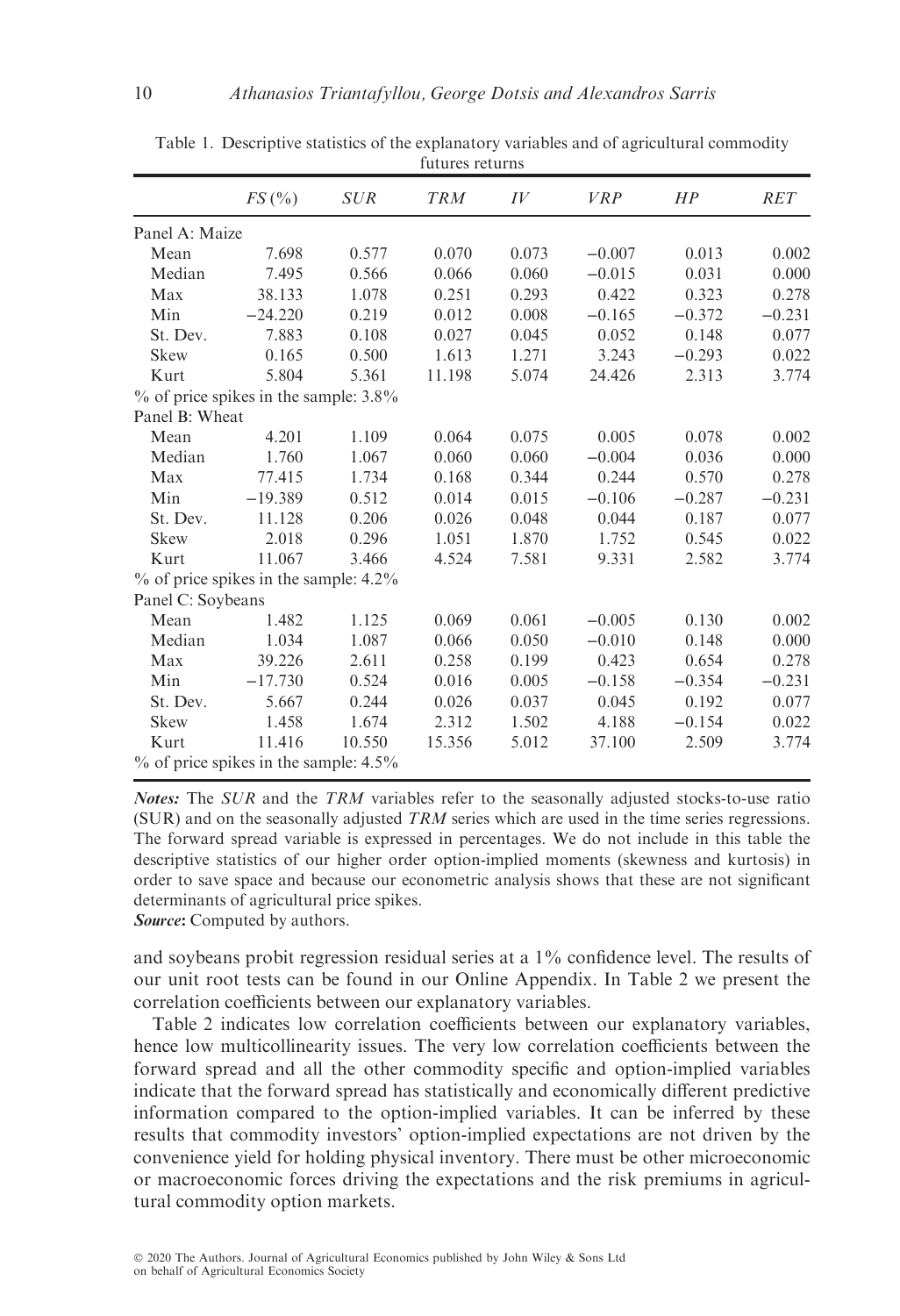# 4.2. Assessing the probability of agricultural price spikes

#### 4.2.1. Probit regression models

Table 3 summarises the regression results of our multivariate probit models for maize, wheat and soybeans markets respectively, according to equation (4).

The sign of the coefficient of the forward spread is negative and statistically significant when forecasting the one-month ahead price jumps of maize and wheat markets, which implies that a more negative forward spread in agricultural futures markets (a rise in convenience yields) at the beginning of each monthly period is associated with a higher probability of a price spike during this period.<sup>4</sup> This result is consistent with the Theory of Storage (Working, 1948; Brennan, 1958; Telser, 1958), as the forward spread represents the marginal convenience yield of holding physical inventory. Thus, according to our findings, when agricultural commodity producers and consumers hold low physical inventories (more negative forward spread), the probability of a price spike occurring is significantly increased. Our findings are in line with the more recent empirical findings of Bobenrieth et al. (2013) who find that agricultural stocksto-use ratios, which are essentially driven by convenience yields and inverse carrying charges, are significant indicators of subsequent spikes in agricultural markets.

Furthermore, our econometric analysis shows that the forecasting ability of our probit models is significantly increased when we include the option-implied variables that are associated with the expectations of commodity investors about volatility and tail risk. We find that the tail risk measure, the variance risk premium and the risk neutral variance contain statistically significant predictive power and result in a substantial improvement of the explanatory power of our probit models when added into the right-hand side of the probit equations.<sup>5</sup> We find that the variance risk premium  $(VRP)$  and the implied variance  $(IV)$  in the maize options market are statistically significant predictors of a subsequent spike in the price of maize.<sup>6</sup> Moreover, our analysis shows that the  $VRP$  is a statistically significant predictor of price spikes in the wheat market. The estimated coefficient for the tail risk measure  $(TRM)$  is also negative and statistically significant when forecasting the timing of price spikes in the soybean market. However, the signs of the estimated coefficients of the option implied risk measures suggest when risk perception in the option market is low the probability

<sup>&</sup>lt;sup>4</sup>We provide robustness to the predictive power of the forward spread by using alternative methods for estimating the forward spread. More specifically, we follow the empirical approach of Fama and French (1987) and Geman and Nguyen (2005) and use equation (6) to compute the forward spread using the nearby futures prices (and not the USDA cash prices which we use in the paper) as proxies for spot prices  $(S_t)$ . Under this alternative methodology for the estimation of the forward spread, our findings on the predictive power of the forward spread remain unaltered. These additional regression results can be found in our Online Appendix.

<sup>&</sup>lt;sup>5</sup>To control for the high correlation between the TRM and IV as shown in Table 2, we estimate additional probit models in which we include only the  $TRM$  or the  $IV$  in our right-hand side of the regression equation and show that our basic findings remain unaltered. These additional results can be found in our Online Appendix.

<sup>&</sup>lt;sup>6</sup>We provide robustness to our baseline multivariate probit model given in equation (4) by estimating the coefficients for the marginal probabilities of our regressions which are included in our probit model and our findings remain unaltered. Moreover, we provide robustness to the goodness of fit of our model by showing that the correlations between the residuals of our multivariate probit model and our explanatory variables are less than 3%. These additional results can be found in our Online Appendix.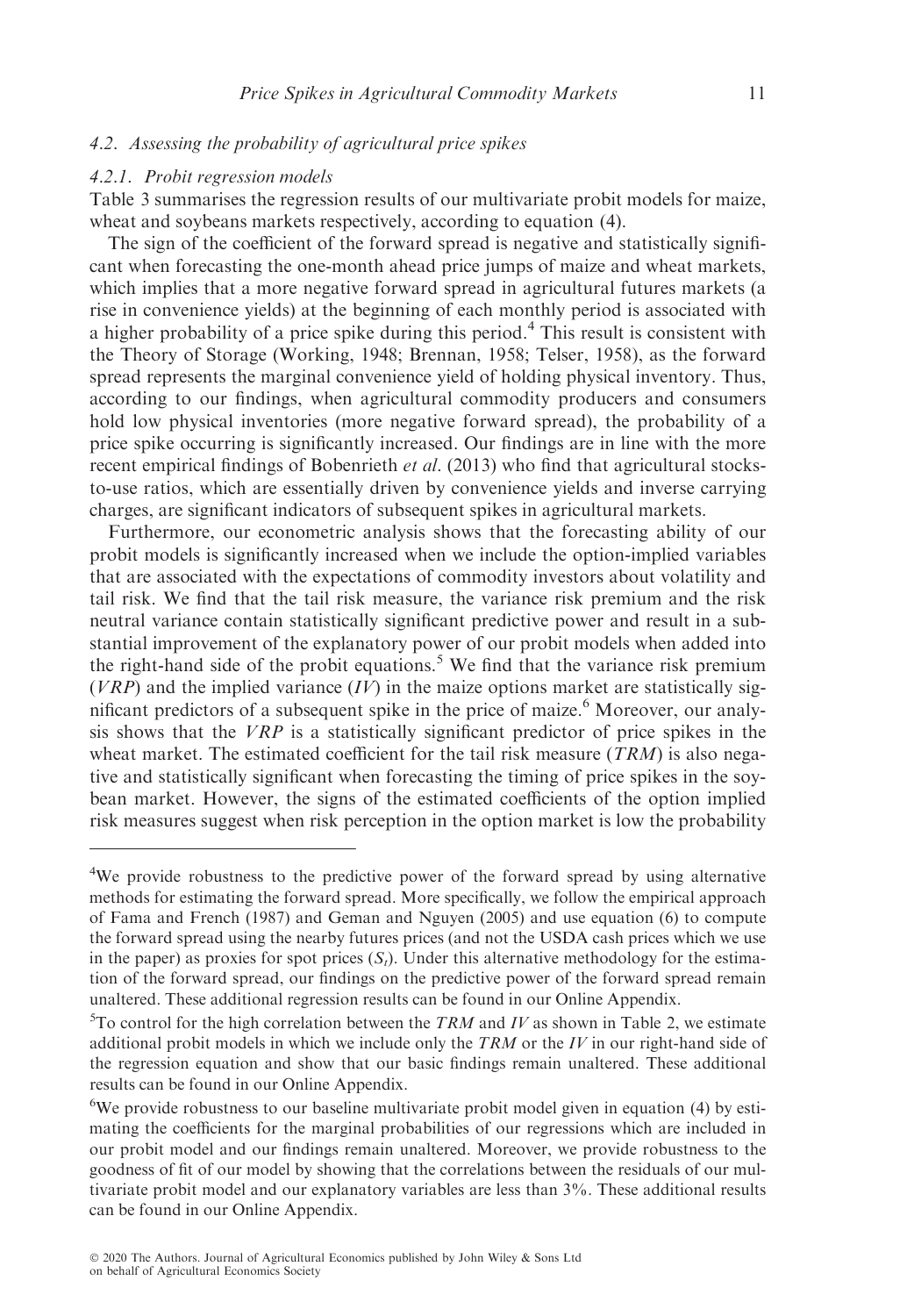|                   | FS      | <i>SUR</i> | HP       | <b>TRM</b> | IV      | <i>VRP</i> | <b>SKEW</b> | <b>KURT</b> |
|-------------------|---------|------------|----------|------------|---------|------------|-------------|-------------|
| Panel A: Maize    |         |            |          |            |         |            |             |             |
| FS                | 1.00    |            |          |            |         |            |             |             |
| <b>SUR</b>        | 0.13    | 1.00       |          |            |         |            |             |             |
| HP                | 0.26    | $-0.11$    | 1.00     |            |         |            |             |             |
| <b>TRM</b>        | 0.01    | $-0.15$    | 0.12     | 1.00       |         |            |             |             |
| IV                | 0.07    | $-0.28$    | 0.23     | 0.62       | 1.00    |            |             |             |
| VRP               | $-0.08$ | $-0.10$    | $-0.03$  | $-0.01$    | $-0.05$ | 1.00       |             |             |
| <b>SKEW</b>       | 0.13    | $-0.17$    | $-0.09$  | 0.27       | 0.45    | 0.05       | 1.00        |             |
| <b>KURT</b>       | $-0.13$ | 0.24       | $0.08\,$ | $-0.28$    | $-0.52$ | $-0.08$    | $-0.91$     | 1.00        |
| Panel B: Wheat    |         |            |          |            |         |            |             |             |
| FS                | 1.00    |            |          |            |         |            |             |             |
| <b>SUR</b>        | 0.23    | 1.00       |          |            |         |            |             |             |
| HP                | $-0.30$ | $-0.10$    | 1.00     |            |         |            |             |             |
| <b>TRM</b>        | 0.38    | 0.08       | $-0.29$  | 1.00       |         |            |             |             |
| IV                | 0.54    | $-0.02$    | $-0.31$  | 0.78       | 1.00    |            |             |             |
| VRP               | $-0.01$ | $-0.09$    | $-0.06$  | 0.08       | 0.12    | 1.00       |             |             |
| <b>SKEW</b>       | 0.27    | 0.17       | $-0.54$  | 0.34       | 0.34    | 0.08       | 1.00        |             |
| <b>KURT</b>       | $-0.31$ | $-0.12$    | 0.54     | $-0.32$    | $-0.40$ | $-0.10$    | $-0.94$     | 1.00        |
| Panel C: Soybeans |         |            |          |            |         |            |             |             |
| FS                | 1.00    |            |          |            |         |            |             |             |
| <b>SUR</b>        | 0.19    | 1.00       |          |            |         |            |             |             |
| HP                | 0.24    | $-0.11$    | 1.00     |            |         |            |             |             |
| <b>TRM</b>        | 0.14    | $-0.17$    | 0.12     | 1.00       |         |            |             |             |
| IV                | 0.21    | $-0.14$    | 0.06     | 0.56       | 1.00    |            |             |             |
| VRP               | 0.09    | $-0.12$    | $-0.02$  | $-0.01$    | 0.09    | 1.00       |             |             |
| <b>SKEW</b>       | 0.19    | $-0.14$    | 0.03     | 0.30       | 0.52    | 0.09       | 1.00        |             |
| <b>KURT</b>       | $-0.17$ | 0.13       | 0.11     | $-0.25$    | $-0.56$ | $-0.07$    | $-0.93$     | 1.00        |

Table 2. Correlations between explanatory variables

Note: The SUR and the TRM variables refer to the seasonally adjusted stocks-to-use ratio and on the seasonally adjusted TRM series which are used in the time series regressions. Source: Computed by authors.

of a future spike increases.<sup>7</sup> This is an unexpected result that deserves further investigation. A promising avenue for future research would be to develop a theoretical model to pin down the exact economic mechanism(s) behind this relationship. Given the empirical nature of our paper, one plausible interpretation is that low risk, as measured in options markets, induces commodity investors to take on more risk and commodity markets become more vulnerable to negative shocks.<sup>8</sup>

<sup>&</sup>lt;sup>7</sup>The positive coefficients of variance risk premium show that the probability of a price spike increases when risk aversion in agricultural markets decreases. Since VRP is defined as the difference between realised and implied variance, then the more negative VRP is associated with higher risk aversion and the rising VRP reveals a lower market price of variance risk.

<sup>&</sup>lt;sup>8</sup>We additionally perform the probit analysis using the realised variance (RV) [instead of the implied variance (IV)] as predictor of agricultural price spikes, and the estimated coefficients of RV are also negative (and statistically significant for the case of maize). These additional probit regression results can be found in our Online Appendix.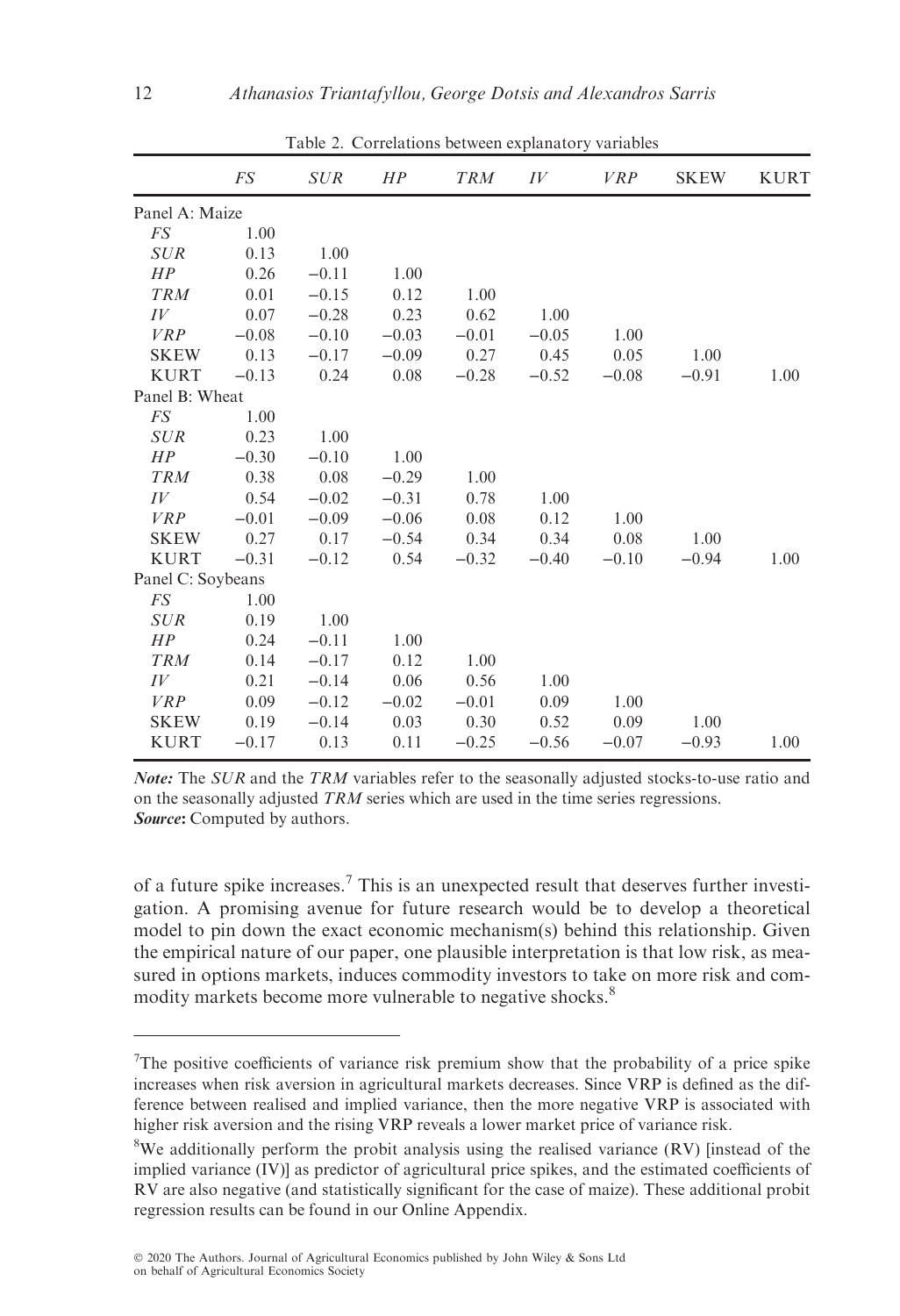Table 3. Probit regressions of the incidence of price spikes in agricultural commodity markets.The baseline multivariate probit model is the following:

 $\sum_{k=1}^{n}$ 

 $1 + \sigma$ 

 $1 + \epsilon$ 

| $b_6 V R P_{t-1} + b_7 I S_{t-1} + b_8 I K_{t-1}$ |              |             |            |
|---------------------------------------------------|--------------|-------------|------------|
| Commodity                                         | Maize        | Wheat       | Soybeans   |
| Constant                                          |              |             |            |
| Coef.                                             | 0.079        | $-2.971**$  | 1.960      |
| $t$ -stat                                         | $(-0.056)$   | $(-2.220)$  | (0.916)    |
| FS                                                |              |             |            |
| Coef.                                             | $-0.065*$    | $-0.101***$ | $-0.058$   |
| $t$ -stat                                         | $(-1.937)$   | $(-2.966)$  | $(-1.519)$ |
| <b>SUR</b>                                        |              |             |            |
| Coef.                                             | $-1.204$     | 1.185       | $-0.610$   |
| $t$ -stat                                         | $(-0.591)$   | (1.277)     | $(-0.653)$ |
| HP                                                |              |             |            |
| Coef.                                             | 1.158        | $-0.441$    | 0.947      |
| $t$ -stat                                         | (0.759)      | $(-0.429)$  | (0.854)    |
| <b>TRM</b>                                        |              |             |            |
| Coef.                                             | 14.974       | 13.645      | $-20.292*$ |
| $t$ -stat                                         | (1.595)      | (0.925)     | $(-1.729)$ |
| IV                                                |              |             |            |
| Coef.                                             | $-25.478***$ | $-12.662$   | $-12.753$  |
| $t$ -stat                                         | $(-2.732)$   | $(-1.178)$  | $(-1.236)$ |
| <b>VRP</b>                                        |              |             |            |
| Coef.                                             | 7.982**      | $10.122**$  | 4.161      |
| $t$ -stat                                         | (2.470)      | (2.335)     | (0.795)    |
| <b>SKEW</b>                                       |              |             |            |
| Coef.                                             | 0.123        | $-0.366$    | 0.327      |
| $t$ -stat                                         | (0.353)      | $(-0.661)$  | (0.812)    |
| <b>KURT</b>                                       |              |             |            |
| Coef.                                             | $-0.023$     | $-0.074$    | $-0.020$   |
| $t$ -stat                                         | $(-0.380)$   | $(-0.737)$  | $(-0.330)$ |
| $\%$ Mc Fadden $R^2$                              | 26.9         | 29.4        | 27.9       |

*Note:* \*, \*\* and \*\*\* denote statistical significance at the 10%, 5% and 1% level, respectively. Source: Computed by authors.

Furthermore, in order to provide robustness to our main probit regression results, besides the McFadden  $R^2$ , we compute the Count- $R^2$  as an additional goodness-of-fit measure of the timing of commodity market turbulence. We use the estimated coefficients from the probit model to compute the model-implied probabilities  $P_t = F(\alpha + b x_t)$  at each point in time during the sample period. If the probability  $P_t$  is greater than 0.5 (closer to 1), we assume that our model predicts a price spike in agricultural markets. Otherwise (if the probability is less than or equal to 0.5), we assume that our model predicts a normal period. Thus, we construct a variable  $T_t$  which takes the value of 1 when  $P_t>0.5$  and the value of 0 when  $P_t\leq 0.5$ . Then, we compare the values of  $T_t$  with the actual values of the extreme event indices presented in equation (1). We also use different thresholds for our estimated probabilities (70% and 90%) assuming that our model predicts a spike when the estimated probability is more than 0.7 or 0.9 respectively. For each observation  $(t = 1, \ldots, n)$ , we count the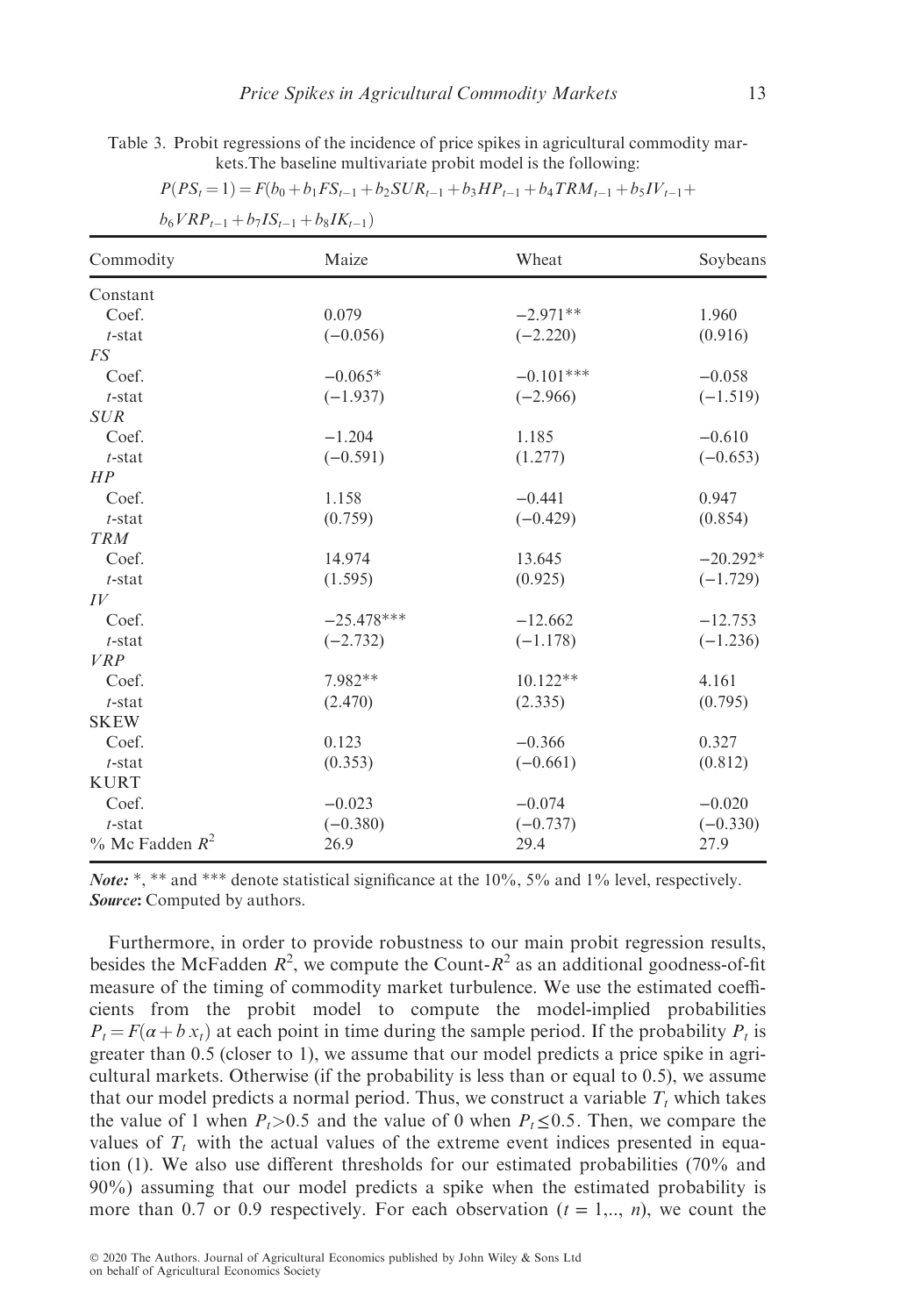| Probability threshold $(\% )$ | Maize $(\% )$ | Wheat $(\% )$ | Soybeans $(\% )$ |
|-------------------------------|---------------|---------------|------------------|
| 50                            | 73.9          | 84.7          | 71.1             |
| 70                            | 70.8          | 83.7          | 65.4             |
| 90                            | 70.7          | 83.3          | 61.9             |

Table 4. Count- $R^2$  values for the baseline multivariate probit model (equation 4)

**Notes:** This table shows the Count- $R^2$  values of the baseline multivariate regression model described in equation (4). The probability threshold is the threshold value above which we assume that the probit model predicts a price spike. The Count- $R^2$  goodness of fit measure is defined as the ratio of correct predictions of the probit model divided with the total number of time series observations. Hence, the Count- $R^2$  gives the percentage of correct predictions (according to the estimated probabilities the probit model) in the data sample. Source: Computed by authors.

number of correct predictions and then compute the Count- $R^2$  as the ratio between the number of correct predictions to the total number  $(n)$  of observations. Table 4 reports the Count- $R^2$ s for our multivariate baseline probit model.

The Count- $R^2$ s are always higher when predicting wheat price spikes, and they are always more than 62% for all agricultural markets considered. In our Online Appendix we present time series plots with the estimated probit probabilities along with the incidence of the price spikes. As a robustness check, we also examined the predictability of extreme returns for intermediate (2-month and 3-month) forecasting horizons. Our main findings regarding the predictability of the forward spread, the implied variance and the variance risk premium remain unaltered. These additional results can be found in our Online Appendix. As an additional robustness test, we estimate the same set of regression models using alternative spike definitions and show that our findings are insensitive to the methodology chosen for the identification of price spikes. These additional results can also be found in our Online Appendix.

Finally, since the explanatory variables linked with the 'Theory of Storage' – FS and SUR – exhibit fat tails (deviation from normality), we estimate the baseline probit model using the White (1980) robust standard errors which correct for heteroskedasticity in the probit estimators. Moreover, in order to relax the normality assumption, we estimate a multivariate logit and generalised extreme value (GEV) binary model on agricultural price spikes (Horowitz and Savin, 2001; Calabrese and Osmetti, 2013; Calabrese and Giudici, 2015). Using all these alternative types of models, we show that our main findings remain unaltered.<sup>9</sup> The normality tests along with the additional probit, logit and GEV regression results can be found in our Online Appendix.

#### 4.2.2. Implications of the storage model

One of the well-known stylised facts of the theoretical commodity storage model is its pronounced non-linearity. In order to examine the empirical and theoretical importance of our econometric results, which are based on linear regression models, we also

<sup>&</sup>lt;sup>9</sup>We thank an anonymous referee for his valuable suggestions and comments on including models which relax the normality assumption and take into account the fat-tailed distributions of our covariates.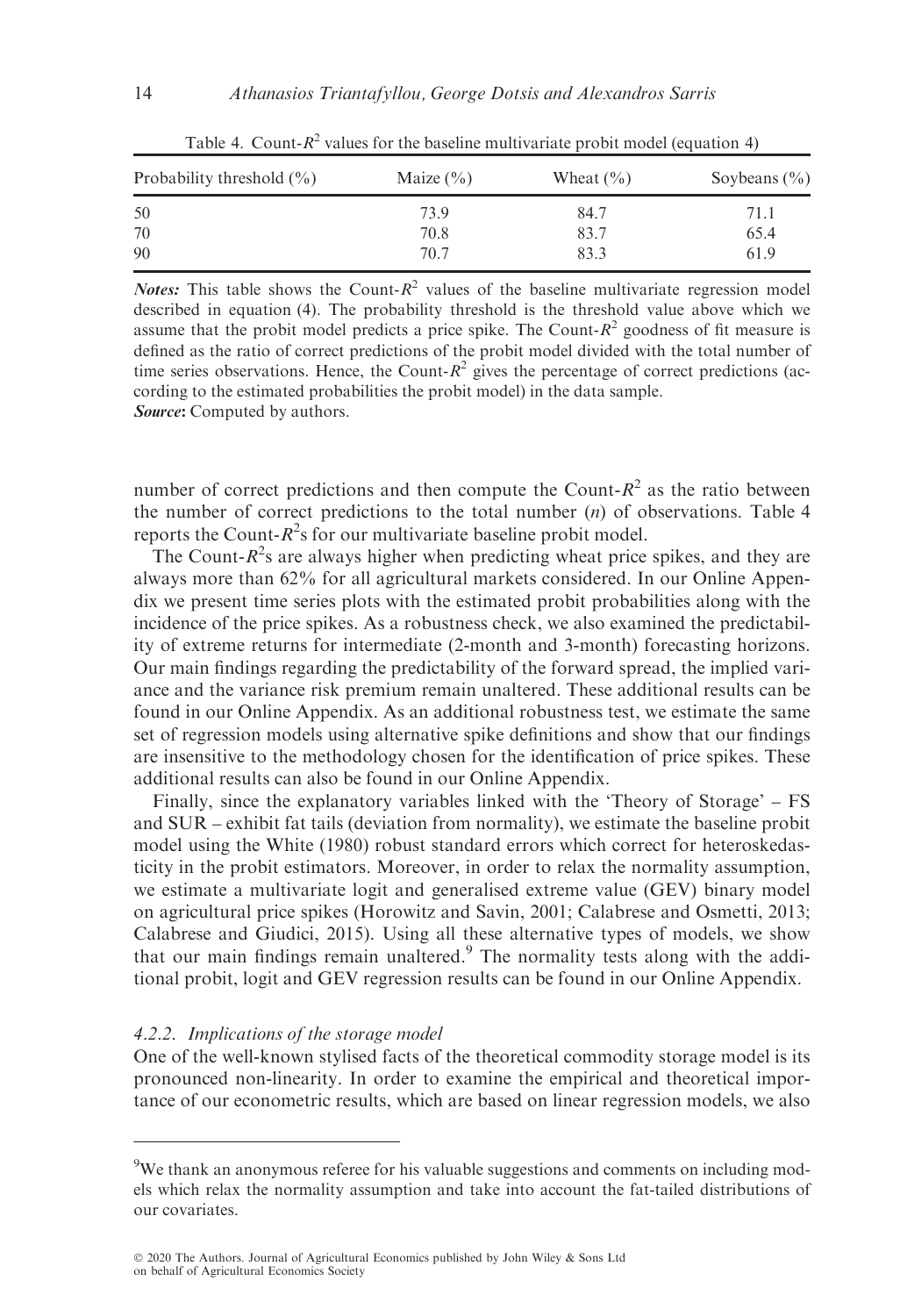examine the robustness of our price spike predictions in the presence of non-linear effects.<sup>10</sup>

The storage model, first introduced by Working (1948), indicates that the relationship between agricultural inventory levels and the forward spread (the Working storage supply curve) is non-linear, since it is positive (or very close to storage cost) for high inventory levels and becomes significantly negative only to the extreme situation of falling inventories and inventory stock-outs due to the rising convenience yield for holding physical inventory during times of scarce inventory levels. The validity of the Working curve (which identifies an asymmetric and non-linear relationship between inventories and forward spread) has been extensively empirically verified for agricultural commodity markets (see Joseph et al., 2016). We examine the implication of the storage model by adding a non-linear (squared) term for the SUR in the right-hand side of the equation of our baseline forecasting probit model. Table 5 reports the respective regression results of the multivariate non-linear model in which we include a squared term for SUR.

The probit regression results of Table 5 show that for the case of maize, the estimated coefficient of SUR is positive and significant while the coefficient of  $\text{SUR}^2$  is negative and significant. According to our findings, the relationship between inventories and the probability of maize price spike, is negative and non-linear. This is another useful implication of the storage model for price spike predictions in the maize market.

# 4.2.3. OLS regression models

In this section we present the OLS regressions in which we use the same regression specification as in our probit models. In these regression models our dependent variable is the scaled-for-volatility-return  $(SVR)$ . Our baseline OLS regression model is given in equation (5). Table 6 presents the respective OLS regression results for maize, wheat and soybeans markets.

The results of Table 6 provide robustness to our probit regression results since we show that the FS, the IV and the  $VRP$  are significant determinants of these volatilityadjusted returns which, apart from the timing, capture the magnitude of price spikes in agricultural markets. More specifically, our OLS regression results show that IV is a significant predictor of maize and soybeans extreme returns, while the VRP is a significant predictor of wheat extreme returns. As expected, the predictive power of our models is high for 1-month horizon and deteriorates for 2- and 3-month forecasting horizons. On the other hand, our OLS regression analysis shows that the TRM, SKEW and KURT are not significant determinants of extreme returns in agricultural markets. We also run the same OLS regression model for the financialisation period (post-2000) of commodity markets and our basic results and conclusions remain unaltered. We lastly provide out-of-sample evidence of the predictive power of the OLS regression models by running rolling regressions on the SVRs using an initial 10-year time series window. Our out-of-sample estimates show the robust predictive power of the forward spread and of the option-implied risk measures. These additional regression results can be found in our Online Appendix.

<sup>&</sup>lt;sup>10</sup>We thank an anonymous referee for this suggestion to include a non-linear model in our analysis like the storage model suggests.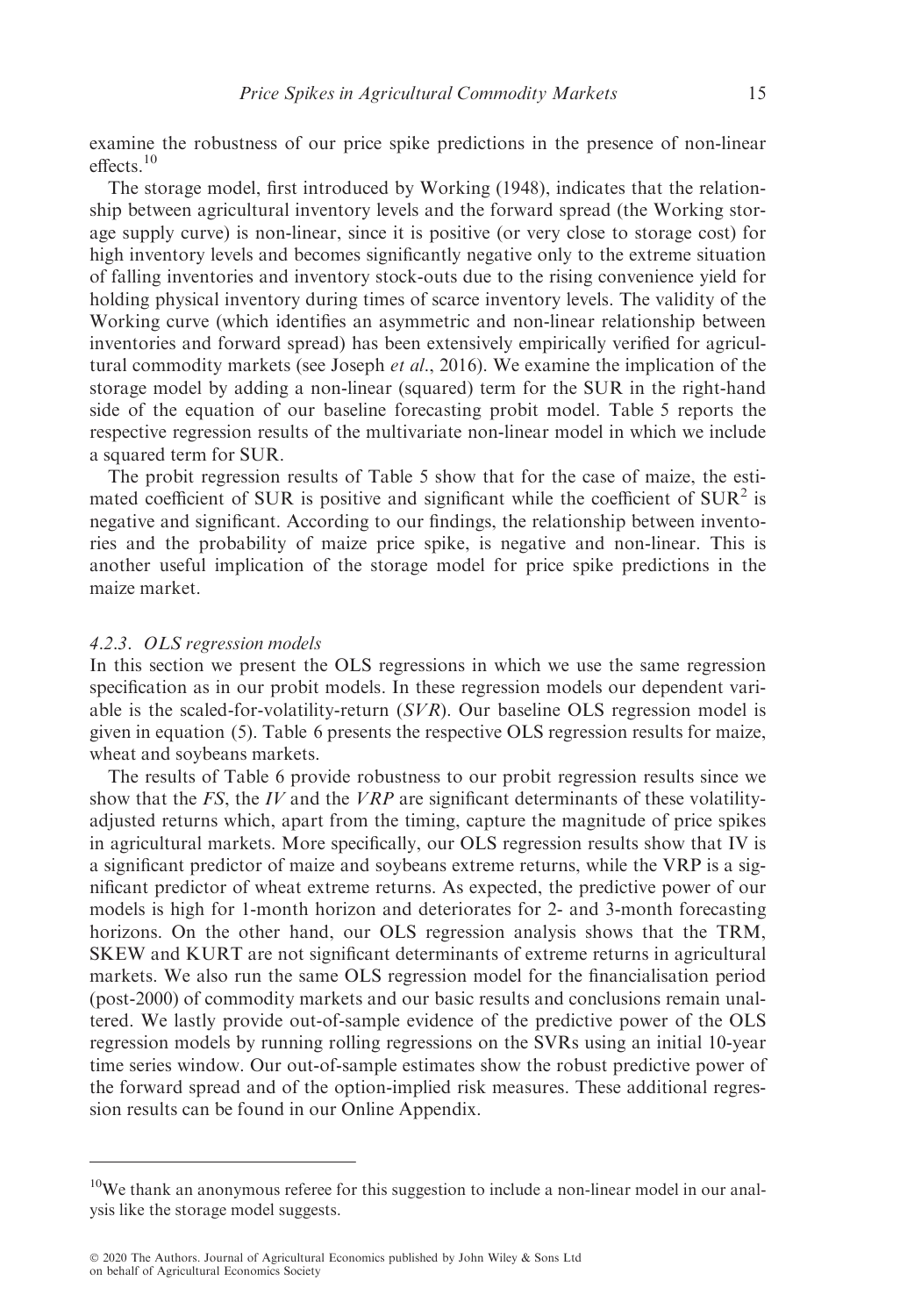Table 5. Non-linear probit regression models on the incidence of price spikes. The baseline probit regression model is given below:

| Commodity                | Maize       | Wheat       | Soybeans   |
|--------------------------|-------------|-------------|------------|
| Constant                 |             |             |            |
| Coef.                    | $-15.853*$  | $-8.288$    | 0.521      |
| $t$ -stat                | $(-1.876)$  | $(-1.756)$  | (0.143)    |
| $\mathcal{F}\mathcal{S}$ |             |             |            |
| Coef.                    | $-0.076*$   | $-0.121***$ | $-0.067$   |
| $t$ -stat                | $(-1.732)$  | $(-3.095)$  | $(-1.609)$ |
| <b>SUR</b>               |             |             |            |
| Coef.                    | $60.920*$   | 10.878      | 0.495      |
| $t$ -stat                | (1.883)     | (1.365)     | (0.079)    |
| $SUR^2$                  |             |             |            |
| Coef.                    | $-58.701*$  | $-4.218$    | $-0.425$   |
| $t$ -stat                | $(-1.919)$  | $(-1.212)$  | $(-0.155)$ |
| HP                       |             |             |            |
| Coef.                    | 0.905       | $-0.458$    | $-20.305*$ |
| $t$ -stat                | (0.513)     | $(-0.440)$  | $(-1.726)$ |
| <b>TRM</b>               |             |             |            |
| Coef.                    | 10.578      | 15.841      | $-12.173$  |
| $t$ -stat                | (1.046)     | (1.029)     | $(-1.169)$ |
| IV                       |             |             |            |
| Coef.                    | $-27.253**$ | $-12.954$   | 4.492      |
| $t$ -stat                | $(-2.505)$  | $(-1.160)$  | (0.850)    |
| <b>VRP</b>               |             |             |            |
| Coef.                    | $12.259**$  | $11.028**$  | 0.297      |
| $t$ -stat                | (2.732)     | (2.426)     | (0.729)    |
| <b>SKEW</b>              |             |             |            |
| Coef.                    | 0.132       | $-0.621$    | $-0.023$   |
| $t$ -stat                | (0.303)     | $(-1.068)$  | $(-0.365)$ |
| <b>KURT</b>              |             |             |            |
| Coef.                    | $-0.015$    | $-0.105$    | $-0.425$   |
| $t$ -stat                | $(-0.192)$  | $(-1.031)$  | $(-0.155)$ |
| $\%$ Mc Fadden $R^2$     | 34.1        | 32.2        | 28.4       |

 $P(PS1_t = 1) = F(b_0 + b_1 FS_{t-1} + b_2 SUR_{t-1} + b_3 SUR_{t-1}^2 + b_4 HP_{t-1}$ 

 $+b_5TRM_{t-1} + b_6IV_{t-1} + b_7VRP_{t-1} + b_8IS_{t-1} + b_9IK_{t-1})$ 

*Note:* In these regression models  $\text{SUR}^2$  is the stocks-to-use ratio variable squared. \*, \*\* and \*\*\* denote statistical significance at the 10%, 5% and 1% level, respectively. Source: Computed by authors.

# 5. Conclusions

We show empirically that the more negative forward spread, apart from indicating higher convenience yield for holding physical inventory, is also associated with higher probabilities of above 2-sigma price jumps in agricultural commodity futures markets. We find that the forward spread is the most significant predictor of price spikes in maize and wheat commodity markets when considering a short (1-month) forecasting horizon. Our results are in line and provide further empirical support to the findings in the literature according to which rising convenience yields (more negative forward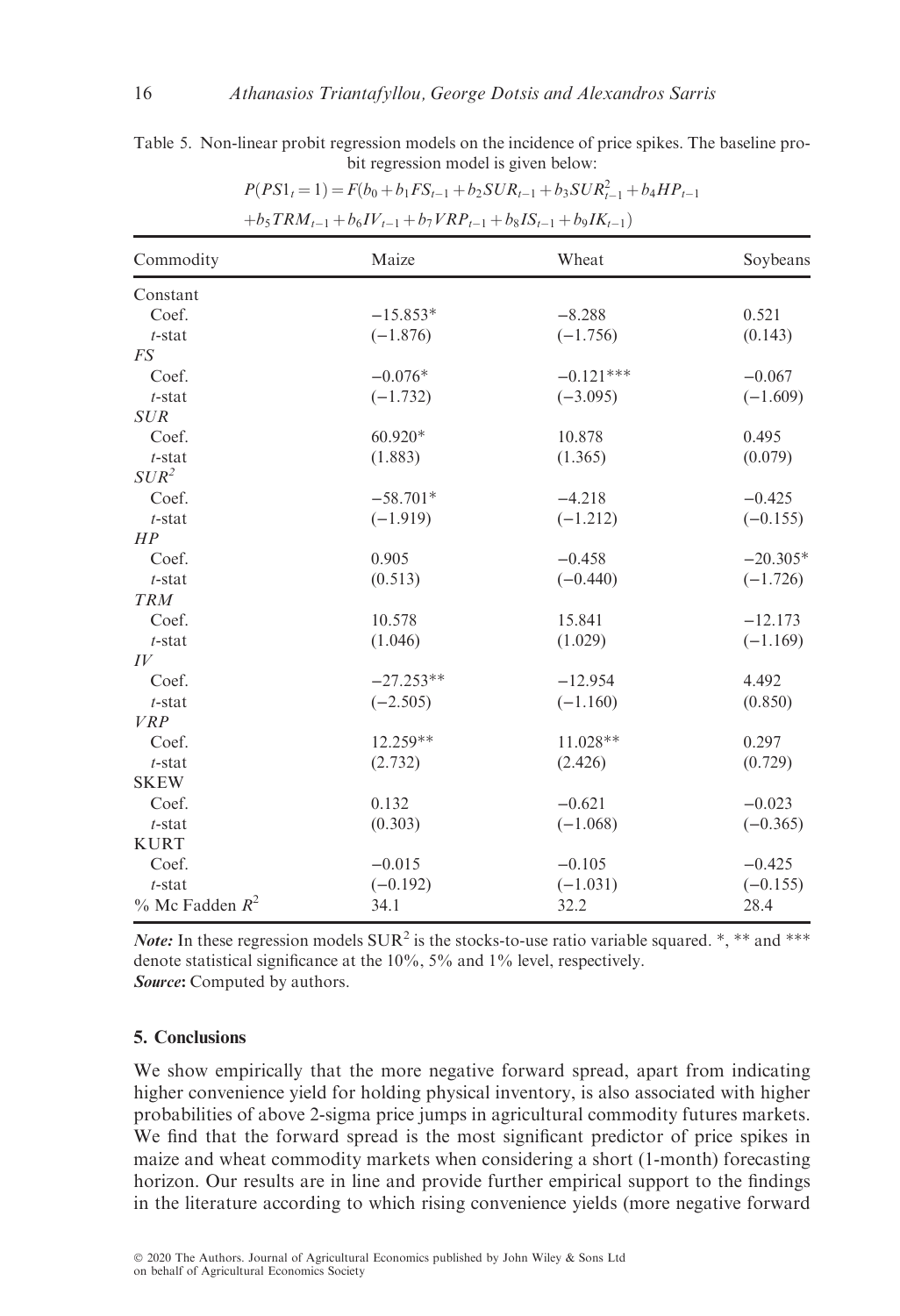|                            | Table 6. OLS regressions on scaled-for-volatility monthly returns in agricultural futures markets for medium-term forecasting horizons. The model esti-<br>mated is the following: SVR, = $b_0 + b_1FS_{-k} + b_2SUR_{-k} + b_3HP_{-k} + b_4TRM_{-k} + b_5IV_{-k} + b_6YRP_{-k} + b_7IS_{-k} + b_8IK_{-k} + c_6I_{-k}$ |                                        |                    |                    |                    |                           |                       |                             |                     |
|----------------------------|------------------------------------------------------------------------------------------------------------------------------------------------------------------------------------------------------------------------------------------------------------------------------------------------------------------------|----------------------------------------|--------------------|--------------------|--------------------|---------------------------|-----------------------|-----------------------------|---------------------|
|                            | $(k = 1)$<br>Maize                                                                                                                                                                                                                                                                                                     | $= 2$<br>Maize<br>$\widetilde{\kappa}$ | $(k = 3)$<br>Maize | $(k = 1)$<br>Wheat | $(k = 2)$<br>Wheat | $(k = 3)$<br>Wheat        | Soybeans<br>$(k = 1)$ | Soybeans<br>$(k = 2)$       | Soybeans<br>$(k=3)$ |
| Constant                   |                                                                                                                                                                                                                                                                                                                        |                                        |                    |                    |                    |                           |                       |                             |                     |
| Coef.                      | 0.052                                                                                                                                                                                                                                                                                                                  | 0.012                                  | $-0.375**$         | $-0.476**$         | $-0.047$           | $-0.077$                  | 0.092                 | $0.320*$                    | 0.128               |
| $t$ -stat                  | (0.241)                                                                                                                                                                                                                                                                                                                | (0.058)                                | $(-1.980)$         | $(-2.077)$         | $(-0.233)$         | $(-0.386)$                | (0.423)               | (1.673)                     | (0.674)             |
|                            |                                                                                                                                                                                                                                                                                                                        |                                        |                    |                    |                    |                           |                       |                             |                     |
| Coef.                      | $-0.016$ ***                                                                                                                                                                                                                                                                                                           | 0.003                                  | 0.003              | $-0.021$ ***       | 0.004              | 0.002                     | $-0.000$              | 0.006                       | $-0.004$            |
| $t$ -stat<br><b>SUR</b>    | $(-3.728)$                                                                                                                                                                                                                                                                                                             | (0.721)                                | (0.106)            | $(-5.225)$         | (1.396)            | (0.068)                   | $(-4.500)$            | (1.094)                     | $(-0.736)$          |
| Coef.                      | 0.401                                                                                                                                                                                                                                                                                                                  |                                        | 0.445              | $0.342**$          | $-0.027$           | 0.126                     | 0.204                 | $-0.031$                    | 0.115               |
| $\frac{t\text{-stat}}{HP}$ | (1.126)                                                                                                                                                                                                                                                                                                                | $\frac{0.297}{(1.215)}$                | (1.611)            | (2.399)            | $(-0.177)$         | (0.855)                   | (1.474)               | $(-0.242)$                  | (0.841)             |
|                            |                                                                                                                                                                                                                                                                                                                        |                                        |                    |                    |                    |                           |                       |                             |                     |
| Coef.                      | $0.547**$                                                                                                                                                                                                                                                                                                              | 0.092                                  | $-0.185$           | $-0.182$           | $-0.058$           | $-0.215$                  | $0.257*$              | $-0.179$                    | $-0.323*$           |
| $t\mbox{-stat}$ $TRM$      | (2.492)                                                                                                                                                                                                                                                                                                                | (0.443)                                | $(-0.830)$         | $(-0.901)$         | $(-0.311)$         | $(-1.500)$                | (1.704)               | $(-1.045)$                  | $(-1.939)$          |
|                            |                                                                                                                                                                                                                                                                                                                        |                                        |                    |                    |                    |                           |                       |                             |                     |
| Coef.                      | 2.320*                                                                                                                                                                                                                                                                                                                 | $-1.242$                               | $2.661**$          | $-0.944$           | $-2.655*$          | $-1.154$                  | 0.859                 | 0.667                       | 1.183               |
| $t$ -stat                  |                                                                                                                                                                                                                                                                                                                        | $(-0.783)$                             | (2.217)            | $(-0.590)$         | $(-1.715)$         | $(-0.629)$                | (0.431)               | (0.855)                     | (0.812)             |
|                            |                                                                                                                                                                                                                                                                                                                        |                                        |                    |                    |                    |                           |                       |                             |                     |
| Coef.                      | $-3.069***$                                                                                                                                                                                                                                                                                                            | $-0.553$                               | $-1.064$           | $2.407*$           | 0.450              | 0.591                     | $-3.525**$            | $-3.397***$                 | $-3.290***$         |
| $t$ -stat                  | $(-2.881)$                                                                                                                                                                                                                                                                                                             | $(-0.547)$                             | $(-1.124)$         | (1.850)            | (0.474)            | (0.525)                   | $(-2.379)$            | $(-3.258)$                  | $(-2.821)$          |
| Coef.<br>VRP               | 1.035                                                                                                                                                                                                                                                                                                                  | $-0.770$                               | $-0.862$           | $2.531***$         | $-1.326**$         | $-1.166*$                 | 0.459                 | $-0.270$                    | $-0.605$            |
| $t$ -stat                  | (0.988)                                                                                                                                                                                                                                                                                                                | $(-1.074)$                             | $(-1.383)$         | (3.315)            | $(-2.327)$         | $(-1.709)$                | (0.741)               | $(-0.526)$                  | $(-0.982)$          |
| <b>SKEW</b>                |                                                                                                                                                                                                                                                                                                                        |                                        |                    |                    |                    |                           |                       |                             |                     |
| Coef.                      | $-0.007$                                                                                                                                                                                                                                                                                                               | $-0.026$                               | 0.041              | $0.074$            | $0.287***$         | $0.001$                   | 0.026                 | $-0.003$                    | $0.101*$            |
| $t\text{-stat}$ KURT       | $(-0.223)$                                                                                                                                                                                                                                                                                                             | $(-0.752)$                             | (1.212)            | (0.796)            | (3.039)            | $(-0.015)$                | (0.458)               | $(-0.056)$                  | (1.875)             |
| Coef.                      | $-0.006$                                                                                                                                                                                                                                                                                                               | $-0.006$                               | 0.006              | 0.016              | $0.045***$         | 0.003                     | $-0.005$              | $-0.005$                    | 0.003               |
| $t$ -stat                  | $(-0.949)$<br>12.2                                                                                                                                                                                                                                                                                                     | $(-0.724)$                             | (1.231)            | (1.010)<br>17.8    | (3.046)<br>5.4     | (0.158)<br>$\overline{0}$ | $(-0.668)$<br>20.4    | $(-0.594)$<br>$\frac{4}{4}$ | $(0.472)$<br>7.5    |
| % Adj. $R^2$               |                                                                                                                                                                                                                                                                                                                        |                                        |                    |                    |                    |                           |                       |                             |                     |

*Note:* \*, \*\* and \*\*\* denote statistical significance at the  $10\%$ , 5% and 1% level, respectively.

Note: \*, \*\* and \*\*\* denote statistical significance at the 10%, 5% and 1% level, respectively.

2020 The Authors. Journal of Agricultural Economics published by John Wiley & Sons Ltd on behalf of Agricultural Economics Society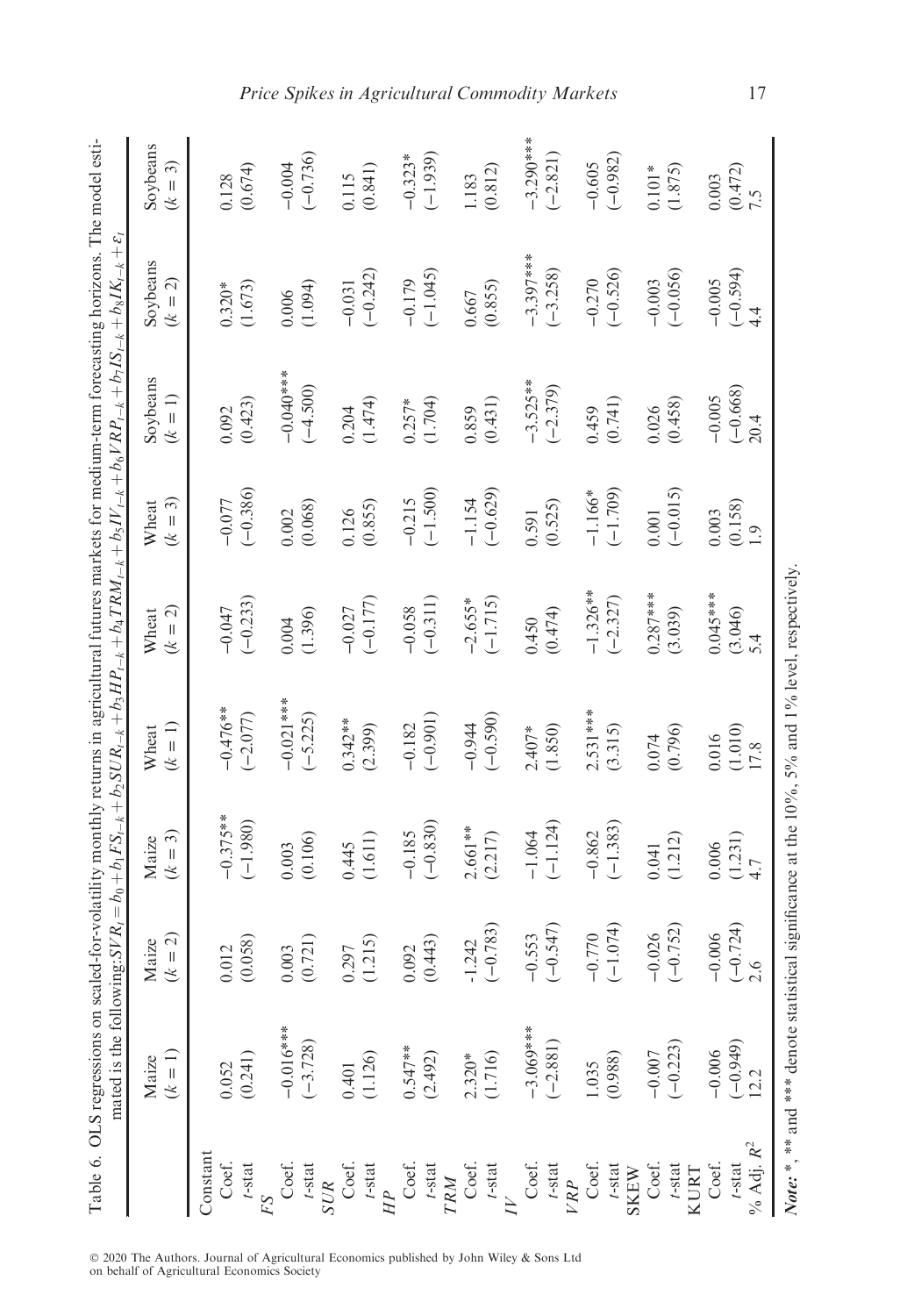spread) are associated with higher returns in commodity futures markets (Fama and French, 1987; Gordon and Rowenhorst, 2006; Gordon et al., 2013). Our empirical findings implicitly show that the market conditions which affect the variability of the forward spread can also act as early warning signals of price jumps in the underlying commodity market. Overall, we conclude that the unexpected above 2-sigma price spikes are associated with changes in commodity futures forward spread, and thus that they can largely be attributed to the variables related with the 'Theory of Storage'.

In addition, we show that the option-implied information significantly improves the predictive power of models which forecast the above 2-sigma jumps in maize, wheat and soybeans markets. More specifically, our analysis shows that the option-implied tail risk measure, the risk neutral variance and the variance risk premium significantly increase the forecasting power of our regression models when added as additional predictors of the conditions that are associated with a higher probability of agricultural commodity price spikes. The signs of the estimated coefficients from the probit models suggest that when some option implied risk measures are low, the probability of a future spike in commodity prices increases. This is a counterintuitive result that certainly deserves further investigation, mainly from a theoretical point of view. Given that our paper is largely empirical, we hypothesise that when volatility risk is low, commodity investors may be induced to take on more risk and as a result commodity markets become more vulnerable to unexpected adverse shocks.<sup>11</sup>

Our findings have implications for optimal hedging decisions in agricultural markets since we show that the commodity market participants should avoid hedging (particularly long hedges) when our probit models indicate rising probabilities of price spikes.<sup>12</sup> Our results are in line with the findings of Wilson and Dahl (2009) who show that the hedging efficiency in agricultural markets declines significantly during periods of increased commodity price volatility. Overall, our empirical findings indicate that the combined predictive information content of commodity futures forward spread and option-implied risk measures can be used as risk management tools for commodity producers, investors and policy-makers, whose objectives include the timely forecasting and management of agricultural risk. Nevertheless, the determination of the key drivers of time-varying option-implied perceptions of tail risk and of agricultural commodity futures forward spread remains an unresolved issue and is an open question for further research.

<sup>&</sup>lt;sup>11</sup>Note that this interpretation of the empirical results shares some similarities with Minsky's (1992) financial instability hypothesis. Danielsson *et al.* (2018) examine empirically Minsky's hypothesis using cross-country equity data and find that low equity volatilities increase the probability of banking and stock market crisis.

 $12$ In general, the higher basis risk may lead to improvement or worsening of a hedger position. When the forward spread strengthens unexpectedly (the spot prices increase more than the corresponding commodity futures prices), the long hedge position worsens while the short hedge position improves in terms of hedging cost and efficiency. Thus, it is optimal for a hedger to avoid long hedges in the agricultural market when a commodity price jump occurs and, according to our empirical findings, a synchronous rise in agricultural convenience yields is anticipated.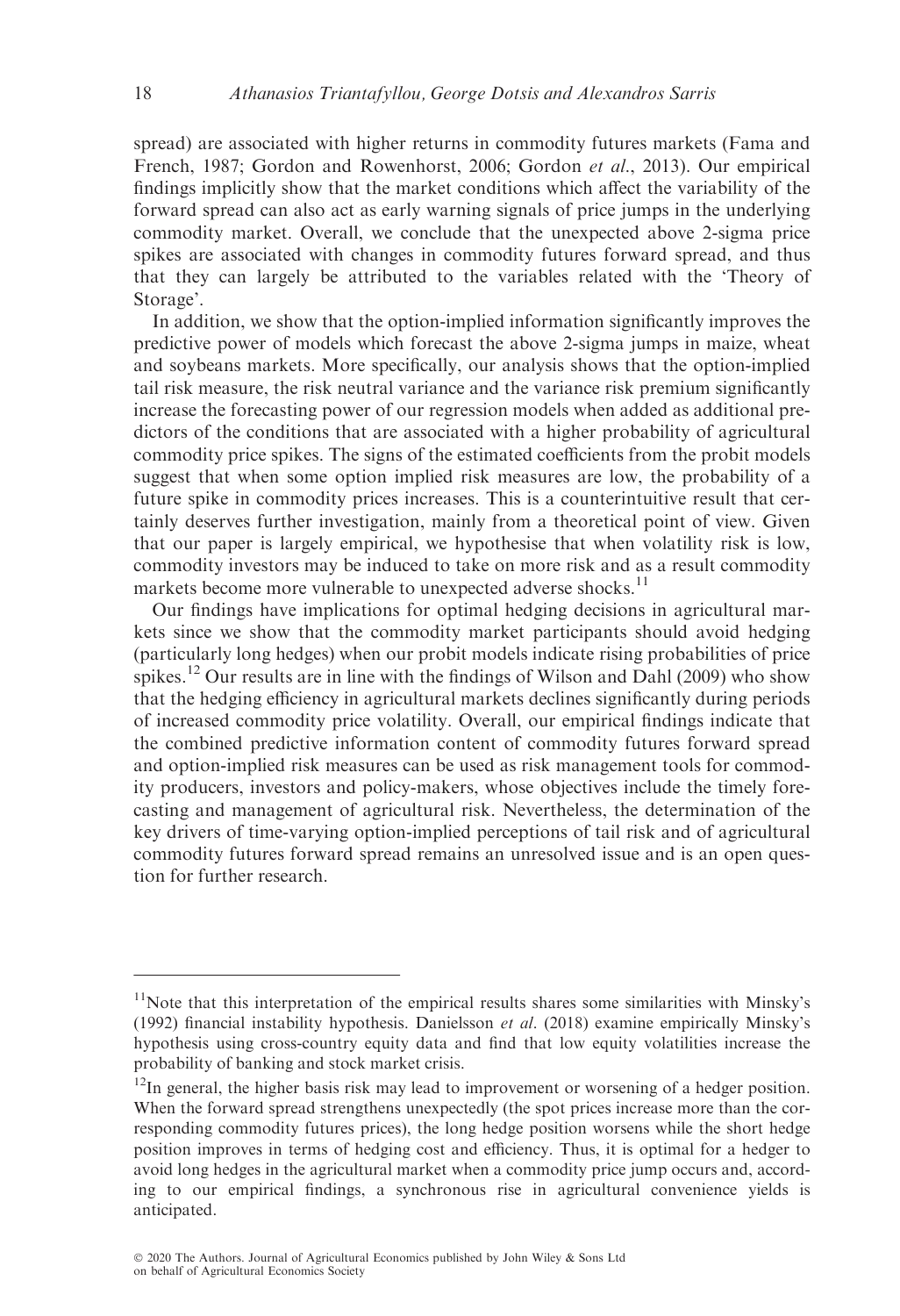# Supporting Information

Additional supporting information may be found online in the Supporting Information section at the end of the article.

Supplementary Material

# **References**

- Arrow, K. J. 'The role of securities in the optimal allocation of risk bearing', Review of Economic Studies, Vol. 31(2), (1964) pp. 91–96.
- Bakshi, G., Kapadia, N. and Madan, D. 'Stock return characteristics, skew laws, and the differential pricing of individual equity options', Review of Financial Studies, Vol. 16, (2003) pp. 101–143.
- Bessembinder, H. 'Systematic risk, hedging pressure and risk premiums in futures markets', Review of Financial Studies, Vol. 47, (1992) pp. 2015–2034.
- Black, F. and Scholes, M. 'The pricing of options and corporate liabilities', Journal of Political Economy, Vol. 81(3), (1973) pp. 637–654.
- Bobenrieth, E., Wright, B. and Zeng, D. 'Stocks-to-use ratios and prices as indicators of vulnerability to spikes in global cereal markets', Agricultural Economics, Vol. 44(s1), (2013) pp. 43–52.
- Bollerslev, T. and Todorov, V. 'Tails, fears and variance risk premia', Journal of Finance, Vol. 66, (2011) pp. 2165–2211.
- Bollerslev, T., Tauchen, G. and Zhou, H. 'Expected stock returns and variance risk premia', Review of Financial Studies, Vol. 22(11), (2009) pp. 4463–4492.
- Bollerslev, T. G., Todorov, V. and Xu, L. 'Tail risk premia and return predictability', Journal of Financial Economics, Vol. 118(1), (2015) pp. 113–134.
- Brennan, M. J. 'The supply of storage', American Economic Review, Vol. 48, (1958) pp. 50–72.
- Bresnahan, T. and Suslow, V. 'Inventories as an asset: the volatility of copper prices', International Economic Review, Vol. 26, (1985) pp. 409–424.
- Calabrese, R. and Giudici, P. 'Estimating bank default with generalised extreme value regression models', Journal of the Operational Research Society, Vol. 66(11), (2015) pp. 1783–1792.
- Calabrese, R. and Osmetti, S. A. 'Modelling small and medium enterprise loan defaults as rare events: the generalized extreme value regression model', *Journal of Applied Statistics*, Vol. 40 (6), (2013) pp. 1172–1188.
- Carr, P. and Wu, L. 'Variance risk premiums', Review of Financial Studies, Vol. 22(3), (2009) pp. 1311–1341.
- Christoffersen, P., Kang, S. B. and Pan, X.Does variance risk premium predicts futures returns? Evidence in the Crude Oil Market. Working Paper, 2010.
- Dagum, E. B. 'Modelling, forecasting and seasonally adjusting economic time series with the X-11 ARIMA method', Journal of the Royal Statistical Society, Series D (The Statistician), Vol. 27(3/4), (1978) pp. 203–216.
- Danielsson, J., Valenzuela, M. and Zer, I. 'Learning from history: Volatility and financial crises', Review of Financial Studies, Vol. 31(7), (2018) pp. 2774–2805.
- Deaton, A. and Laroque, G. 'On the behaviour of commodity prices', The review of economic studies, Vol. 59(1), (1992) pp. 1–23.
- Debreu, G. Theory of Value. (New York: Wiley, 1959).
- DeRoon, F. A., Nijman, T. E. and Veld, C. 'Hedging pressure effects in futures markets', Journal of Finance, Vol. 55(3), (2000) pp. 1437–1456.
- Fama, E. F. and French, K. R. 'Commodity futures prices: Some evidence on forecast power, premiums and the theory of storage', Journal of Business, Vol. 60, (1987) pp. 55–73.
- Fama, E. F. and French, K. R. 'Business cycles and the behavior of metals prices', Journal of Finance, Vol. 43(5), (1988) pp. 1075–1093.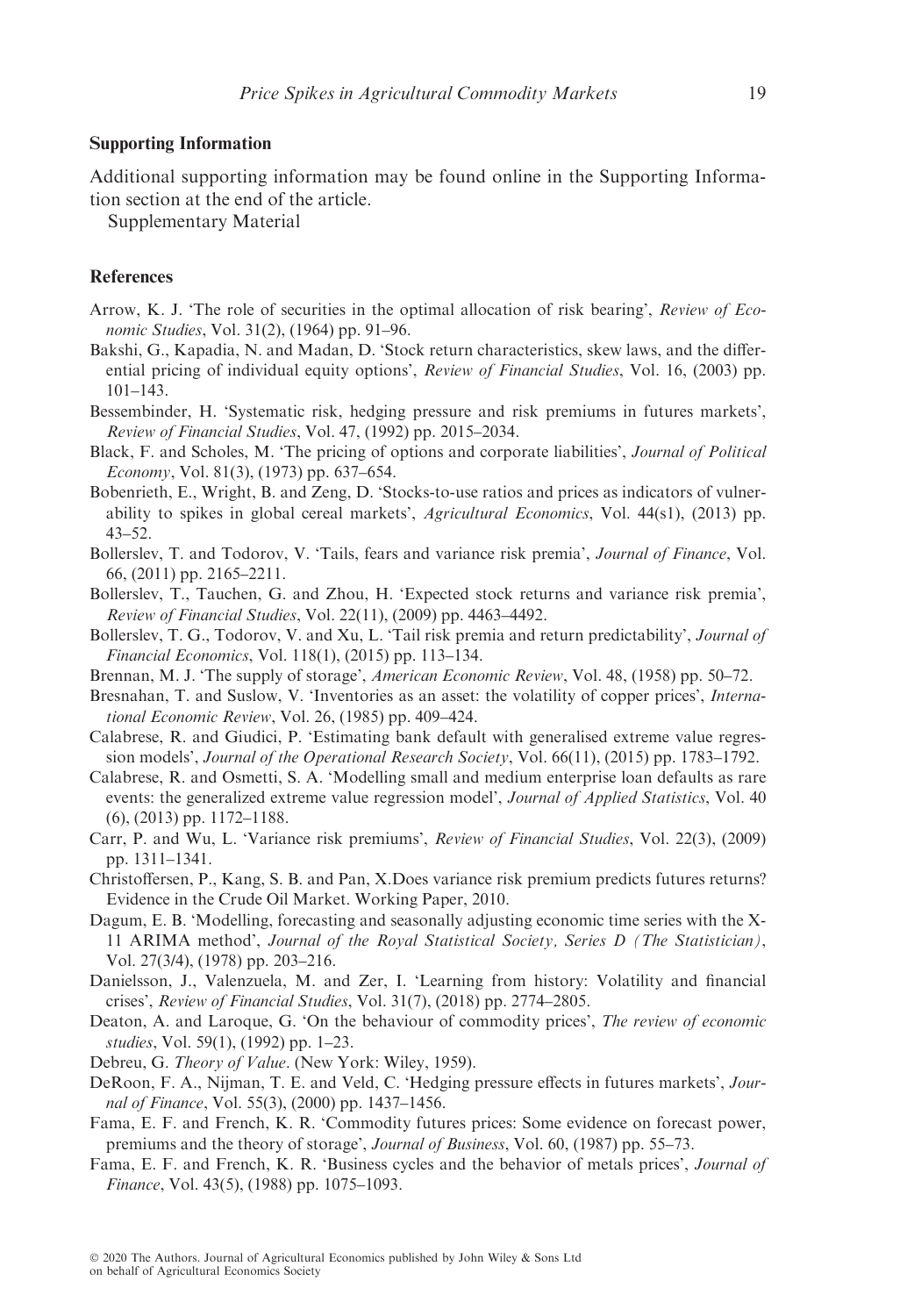- Fausti, S., Qasmi, B. and Mc Daniel, K. 'Does ethanol production affect corn forward spread volatility?', Agricultural Finance Review, Vol. 77(4), (2017) pp. 506–523.
- Frankel, J. A. and Rose, A. K.Determinants of agricultural and mineral commodity prices, HKS Faculty Research Working Paper Series RWP10-038, John F. Kennedy School of Government, Harvard University; 2010.
- Geman, H. and Nguyen, V. N. 'Soybean inventory and forward curve dynamics', Management Science, Vol. 51(7), (2005) pp. 1076-1091.
- Giot, P. 'The information content of implied volatility in agricultural commodity markets', Journal of Futures Markets, Vol. 23(5), (2003) pp. 441–454.
- Gordon, G. and Rowenhorst, K. G. 'Facts and fantasies about commodity futures', Financial Analysts Journal, Vol. 62(2), (2006) pp. 69–97.
- Gordon, G. B., Hayashi, F. and Rowenhorst, K. G. 'The fundamentals of commodity futures returns', Review of Finance, Vol. 17, (2013) pp. 35–105.
- Han, B. 'Investor sentiment and option prices', Review of Financial Studies, Vol. 21(1), (2008) pp. 387–414.
- Hilliard, J. E. and Reis, J. A. 'Jump processes in commodity futures prices and options pricing', American Journal of Agricultural Economics, Vol. 81(2), (1999) pp. 273–286.
- Horowitz, J. L. and Savin, N. E. 'Binary response models: Logits, probits and semiparametrics', Journal of Economic Perspectives, Vol. 15(4), (2001) pp. 43–56.
- Jiang, G. J. and Tian, Y. S. 'The model-free implied volatility and its information content', Review of Financial Studies, Vol. 18(4), (2005) pp. 1305–1342.
- Joseph, A., Irwin, S. H. and Garcia, P. 'Commodity storage under backwardation: Does the working curve still work?', *Applied Economic Perspectives and Policy*, Vol. 38(1), (2016) pp. 152–173.
- Kaldor, N. 'Speculation and economic stability', Review of Economic Studies, Vol. 7, (1939) pp. 1–27.
- Kelly, B. and Jiang, H. 'Tail risk and asset prices', Review of Financial Studies, Vol. 27(10), (2014) pp. 2841–2871.
- Koekebakker, S. and Lien, G. 'Volatility and price jumps in agricultural futures prices: Evidence from wheat options', American Journal of Agricultural Economics, Vol. 86(4), (2004) pp. 1018–1031.
- Manfredo, M. R. and Sanders, D. R. 'The forecasting performance of implied volatility from live cattle options contracts: Implications for agribusiness risk management', Agribusiness, Vol. 20(2), (2004) pp. 217–230.
- Martins-Filho, C., Yao, F. and Torero, M. 'Nonparametric estimation of conditional value-atrisk and expected shortfall based on extreme value theory', Econometric Theory, Vol. 34(1), (2018) pp. 23–67.
- Minsky, H. P.The financial instability hypothesis. The Jerome Levy Economics Institute Working Paper, 74, 1992.
- Morgan, W., Cotter, J. and Dowd, K. 'Extreme measures of agricultural financial risk', Journal of Agricultural Economics, Vol. 63(1), (2012) pp. 65–82.
- Simon, D. P. 'Implied volatility forecasts in the grains complex', Journal of Futures Markets: Futures, Options, and Other Derivative Products, Vol. 22(10), (2002) pp. 959–981.
- Telser, L. G. 'Futures trading and the storage of cotton and wheat', Journal of Political Economy, Vol. 66(3), (1958) pp. 233–255.
- Triantafyllou, A., Dotsis, G. and Sarris, A. H. 'Volatility forecasting and time-varying variance risk premia in grains commodity markets', Journal of Agricultural Economics, Vol. 66(2), (2015) pp. 329–357.
- Vilkov, G. and Xiao, Y.Option-implied information and predictability of extreme returns, SAFE Working Paper, 5. 2013.
- Wang, Z., Fausti, S. W. and Qasmi, B. A. 'Variance risk premiums and predictive power of alternative forward variances in the corn market', Journal of Futures Markets, Vol. 32(6), (2012) pp. 587–608.